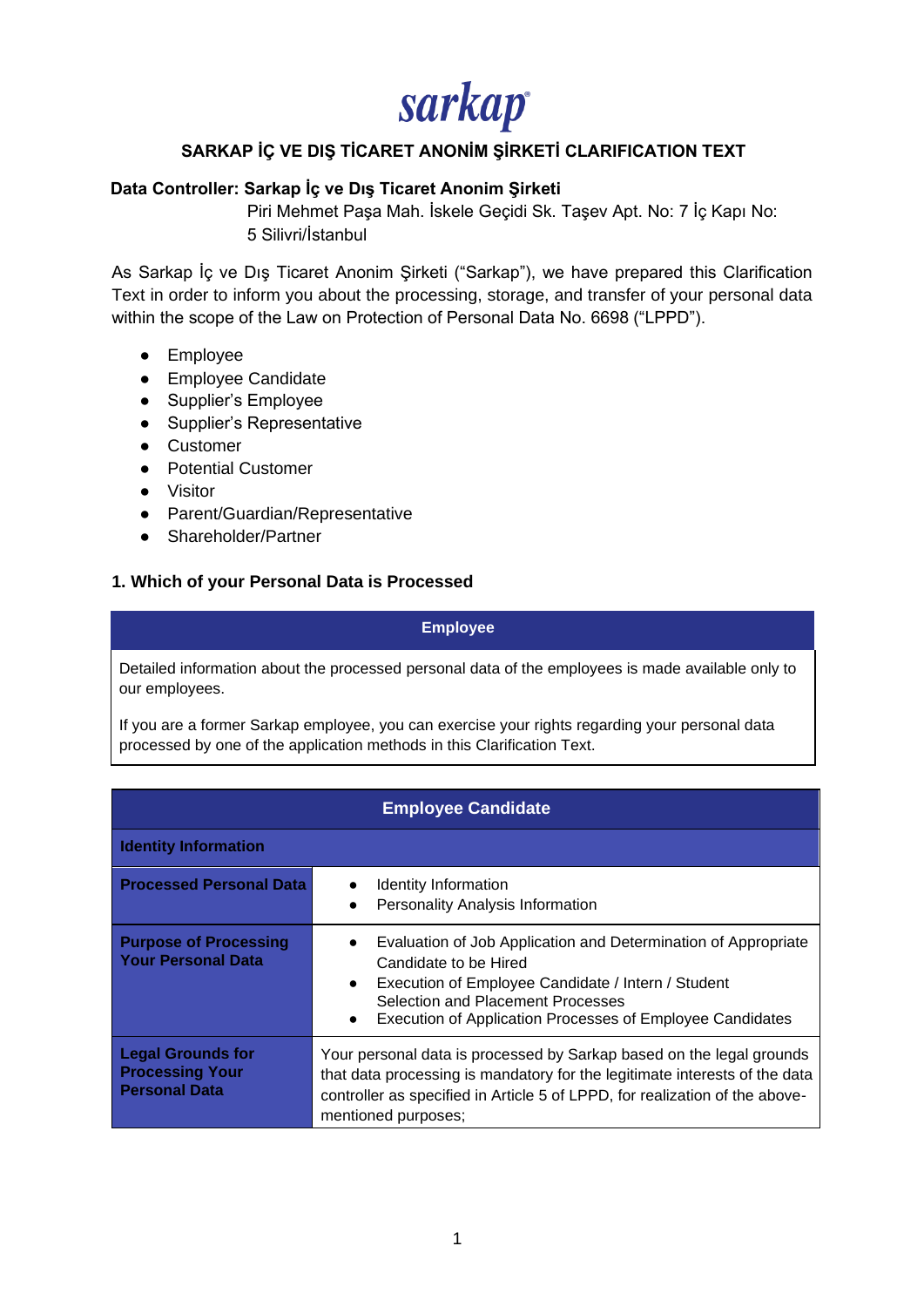

|                                                                            | provided that the act of data processing does not harm<br>the fundamental rights and freedoms of the person<br>concerned                                                                                                                                                                                                                                                             |
|----------------------------------------------------------------------------|--------------------------------------------------------------------------------------------------------------------------------------------------------------------------------------------------------------------------------------------------------------------------------------------------------------------------------------------------------------------------------------|
| <b>Personal Data Collection</b><br><b>Methods</b>                          | Job application form<br>$\bullet$<br>Resumes submitted to our company by the candidate<br>ISKUR and private employment agencies (including<br>Kariyer.net, Yenibiris.com, LinkedIn etc.)                                                                                                                                                                                             |
|                                                                            | <b>Contact Information</b>                                                                                                                                                                                                                                                                                                                                                           |
| <b>Processed Personal</b><br>Data                                          | Residence<br><b>Contact Information</b><br>Address                                                                                                                                                                                                                                                                                                                                   |
| <b>Purpose of Processing</b><br><b>Your Personal Data</b>                  | Evaluation of Job Application and Determination of Appropriate<br>Candidate to be Hired<br>Execution of Employee Candidate / Intern / Student<br>$\bullet$<br>Selection and Placement Processes<br>Execution of Application Processes of Employee Candidates                                                                                                                         |
| <b>Legal Grounds for</b><br><b>Processing Your</b><br><b>Personal Data</b> | Your personal data is processed by Sarkap based on the legal grounds<br>that data processing is mandatory for the legitimate interests of the data<br>controller as specified in Article 5 of LPPD, for realization of the above-<br>mentioned purposes;<br>provided that the act of data processing does not harm<br>the fundamental rights and freedoms of the person<br>concerned |
| <b>Personal Data Collection</b><br><b>Methods</b>                          | Job application form<br>$\bullet$<br>Resumes submitted to our company by the candidate<br>$\bullet$<br>ISKUR and private employment agencies (including<br>$\bullet$<br>Kariyer.net, Yenibiris.com, LinkedIn etc.)                                                                                                                                                                   |
|                                                                            | <b>Professional Experience Information</b>                                                                                                                                                                                                                                                                                                                                           |
| <b>Processed Personal</b><br>Data                                          | <b>Educational Information</b><br>Certificates received, courses attended<br>Work experiences<br>$\bullet$                                                                                                                                                                                                                                                                           |
| <b>Purpose of Processing</b><br><b>Your Personal Data</b>                  | Evaluation of Job Application and Determination of Appropriate<br>$\bullet$<br>Candidate to be Hired<br>Execution of Employee Candidate / Intern / Student<br>٠<br>Selection and Placement Processes<br><b>Execution of Application Processes of Employee Candidates</b>                                                                                                             |
| <b>Legal Grounds for</b><br><b>Processing Your</b><br><b>Personal Data</b> | Your personal data is processed by Sarkap based on the legal grounds<br>that data processing is mandatory for the legitimate interests of the data<br>controller as specified in Article 5 of LPPD, for realization of the above-<br>mentioned purposes;<br>provided that the act of data processing does not harm<br>the fundamental rights and freedoms of the person<br>concerned |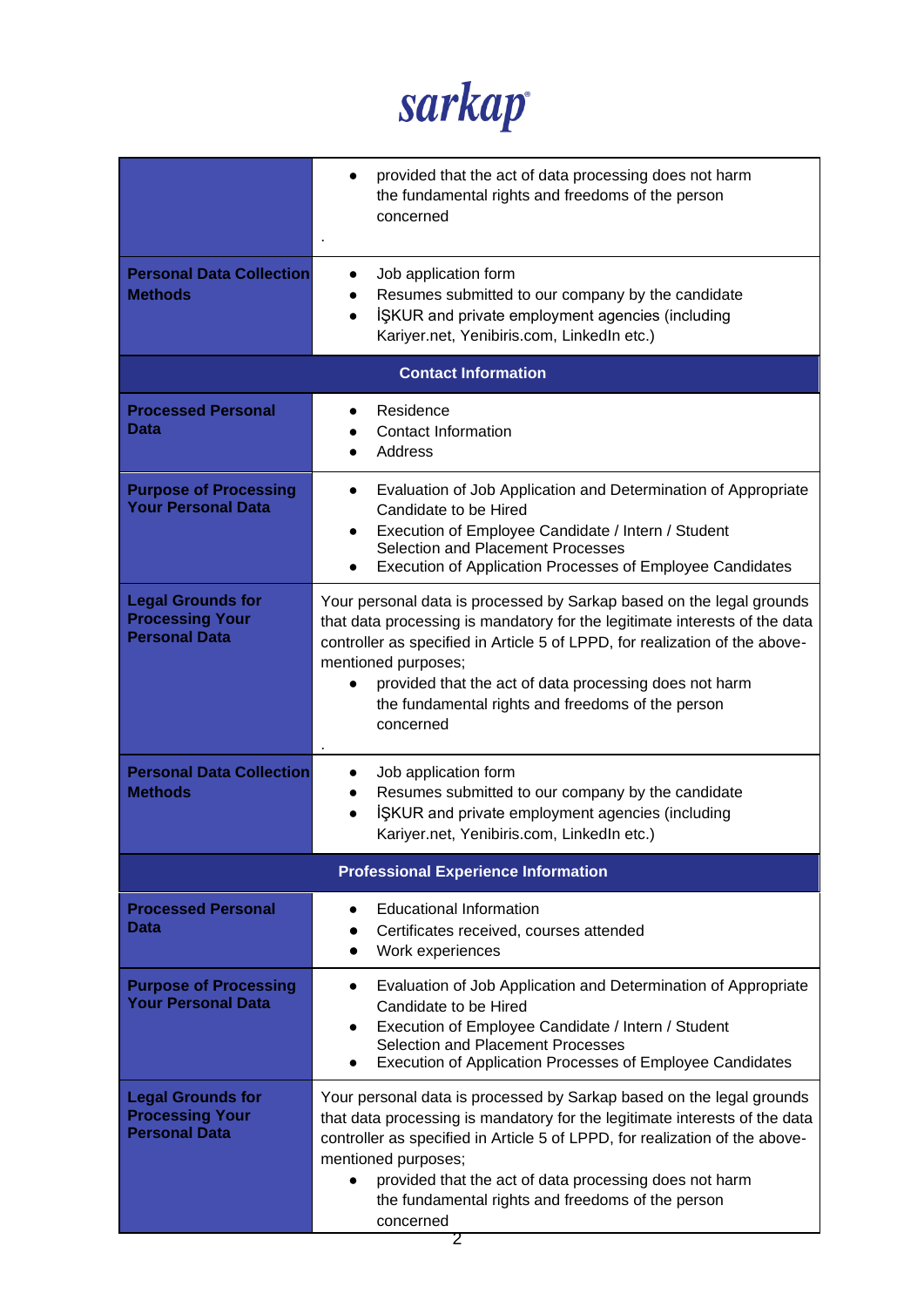sarkap

| <b>Personal Data Collection</b><br><b>Methods</b>                                                                                                                                                                                                                                                                                                                                                                                                                                                                                                                             | Job application form<br>Resumes submitted to our company by the candidate<br>ISKUR and private employment agencies (including<br>$\bullet$<br>Kariyer.net, Yenibiris.com, LinkedIn etc.)                                                                                                                                                                                                                                                                                                                                                                                                                                                                                                                                                                                           |  |
|-------------------------------------------------------------------------------------------------------------------------------------------------------------------------------------------------------------------------------------------------------------------------------------------------------------------------------------------------------------------------------------------------------------------------------------------------------------------------------------------------------------------------------------------------------------------------------|------------------------------------------------------------------------------------------------------------------------------------------------------------------------------------------------------------------------------------------------------------------------------------------------------------------------------------------------------------------------------------------------------------------------------------------------------------------------------------------------------------------------------------------------------------------------------------------------------------------------------------------------------------------------------------------------------------------------------------------------------------------------------------|--|
| <b>Special Categories of</b><br><b>Personal Data</b>                                                                                                                                                                                                                                                                                                                                                                                                                                                                                                                          |                                                                                                                                                                                                                                                                                                                                                                                                                                                                                                                                                                                                                                                                                                                                                                                    |  |
| Special categories of personal data consists of the data relating to a person's race, ethnic origin,<br>political opinion, philosophical belief, religion, sect or other beliefs, appearance and clothing,<br>membership in associations, foundations or unions, health, sexual life, criminal convictions, security<br>measures, biometric and genetic data.<br>Special categories of personal data require higher protection than other data categories. It is<br>regulated under the LPPD that additional information should be provided in order to process such<br>data. |                                                                                                                                                                                                                                                                                                                                                                                                                                                                                                                                                                                                                                                                                                                                                                                    |  |
| <b>Health Information</b>                                                                                                                                                                                                                                                                                                                                                                                                                                                                                                                                                     |                                                                                                                                                                                                                                                                                                                                                                                                                                                                                                                                                                                                                                                                                                                                                                                    |  |
| <b>Processed Personal</b><br>Data                                                                                                                                                                                                                                                                                                                                                                                                                                                                                                                                             | <b>Health Information</b>                                                                                                                                                                                                                                                                                                                                                                                                                                                                                                                                                                                                                                                                                                                                                          |  |
| <b>Purpose of Processing</b><br><b>Your Personal Data</b>                                                                                                                                                                                                                                                                                                                                                                                                                                                                                                                     | Evaluation of Job Application and Determination of Appropriate<br>$\bullet$<br>Candidate to be Hired                                                                                                                                                                                                                                                                                                                                                                                                                                                                                                                                                                                                                                                                               |  |
| <b>Legal Grounds for</b><br><b>Processing Your</b><br><b>Personal Data</b>                                                                                                                                                                                                                                                                                                                                                                                                                                                                                                    | Your health data, in line with the realization of the above-mentioned<br>purposes by Sarkap, as per the legal grounds specified in Article 6 of<br>the LPPD; "Personal data relating to health and sexual life may only be<br>processed without obtaining the explicit consent of the data subject for<br>purposes of protection of public health, operation of preventive<br>medicine, medical diagnosis, treatment, and care services, planning<br>and management of health services and financing by persons under<br>the obligation of secrecy or authorized institutions and organizations."<br>Except for the grounds listed in Article 6 of the LPPD, if your health<br>data is required to be processed, your health data will be processed<br>with your explicit consent. |  |
| <b>Personal Data Collection</b><br><b>Methods</b>                                                                                                                                                                                                                                                                                                                                                                                                                                                                                                                             | Job application form<br>Resumes submitted to our company by the candidate<br>ISKUR and private employment agencies (including<br>$\bullet$<br>Kariyer.net, Yenibiris.com, LinkedIn etc.)                                                                                                                                                                                                                                                                                                                                                                                                                                                                                                                                                                                           |  |
| <b>Data Relating to Convictions and Security Measures</b>                                                                                                                                                                                                                                                                                                                                                                                                                                                                                                                     |                                                                                                                                                                                                                                                                                                                                                                                                                                                                                                                                                                                                                                                                                                                                                                                    |  |
| <b>Processed Personal</b><br>Data                                                                                                                                                                                                                                                                                                                                                                                                                                                                                                                                             | <b>Convictions and Security Measures Related Data</b>                                                                                                                                                                                                                                                                                                                                                                                                                                                                                                                                                                                                                                                                                                                              |  |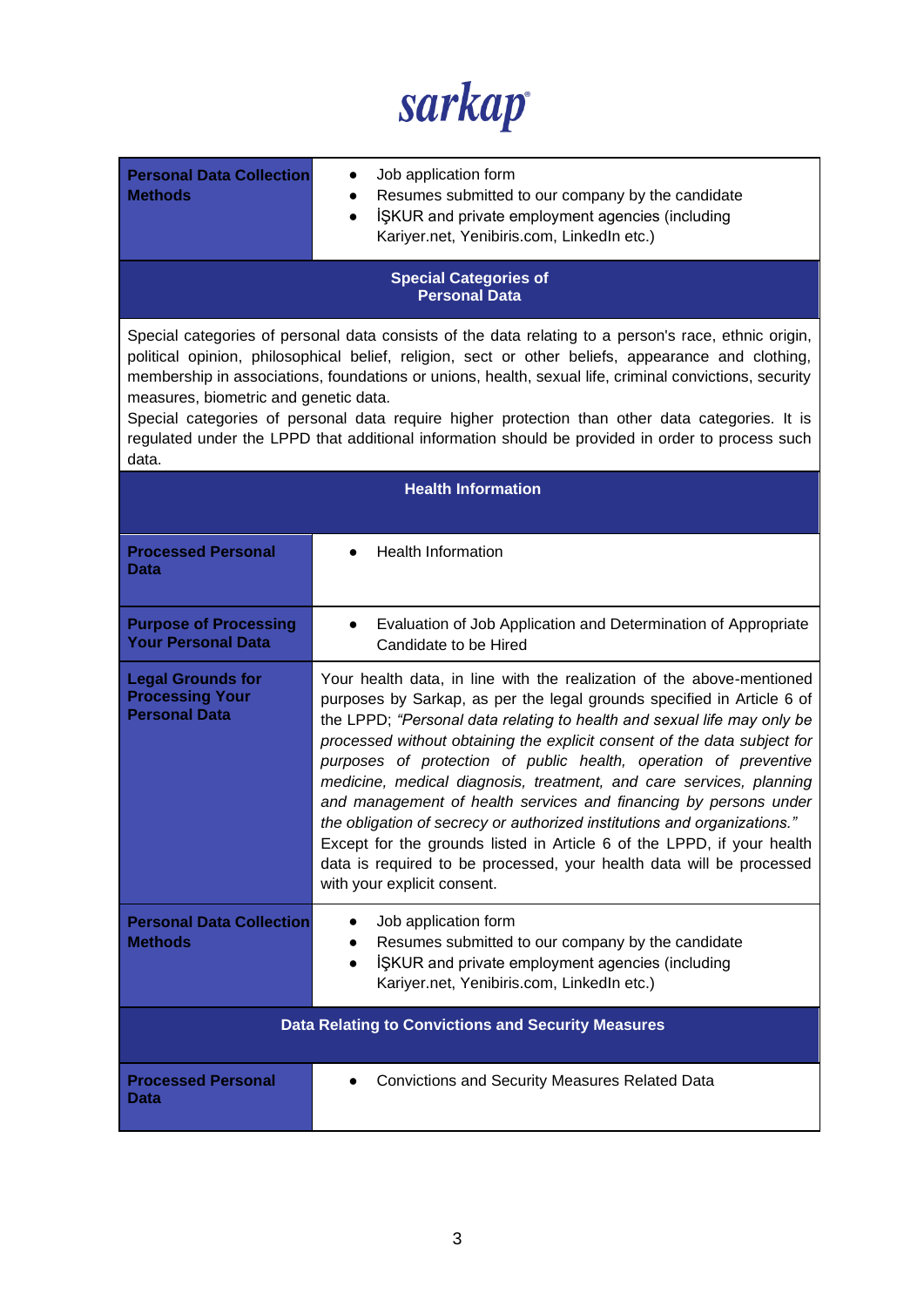

| <b>Purpose of Processing</b><br><b>Your Personal Data</b>                  | Evaluation of Job Application and Determination of Appropriate<br>Candidate to be Hired                                                                                                                                                                                                                                                                                                                                                                                                                                                                                                                                                                                                                                         |
|----------------------------------------------------------------------------|---------------------------------------------------------------------------------------------------------------------------------------------------------------------------------------------------------------------------------------------------------------------------------------------------------------------------------------------------------------------------------------------------------------------------------------------------------------------------------------------------------------------------------------------------------------------------------------------------------------------------------------------------------------------------------------------------------------------------------|
| <b>Legal Grounds for</b><br><b>Processing Your</b><br><b>Personal Data</b> | Your Convictions and Security Measures data may be processed by<br>Sarkap in line with the realization of the above-mentioned purposes as<br>per the legal grounds specified in Article 6 of the LPPD: "Personal data<br>indicated in paragraph 1, other than personal data relating to health and<br>sexual life, may be processed without obtaining the explicit consent of the<br>data subject if processing is permitted by any law." Except the grounds<br>specified in Article 6 of the LPPD, in case your Convictions and Security<br>Measures data are required to be processed, your Convictions and<br>Security Measures data will be processed by obtaining your explicit<br>consent.                                |
| <b>Personal Data Collection</b><br><b>Methods</b>                          | Job application form<br>Resumes submitted to our company by the candidate<br>ISKUR and private employment agencies (including<br>$\bullet$<br>Kariyer.net, Yenibiris.com, LinkedIn etc.)                                                                                                                                                                                                                                                                                                                                                                                                                                                                                                                                        |
|                                                                            | <b>Supplier's Employee</b>                                                                                                                                                                                                                                                                                                                                                                                                                                                                                                                                                                                                                                                                                                      |
| <b>Identity Information</b>                                                |                                                                                                                                                                                                                                                                                                                                                                                                                                                                                                                                                                                                                                                                                                                                 |
| <b>Processed Personal</b><br><b>Data</b>                                   | Name, Surname<br><b>Vehicle Plate Information</b><br><b>Electronic Signature</b><br>Photograph<br>Signature<br>Birth Certificate - ID Photocopy<br><b>Personal Registration Number</b><br><b>Certificate Number</b><br><b>SGK Registration Number</b><br>Republic of Turkey ID Number                                                                                                                                                                                                                                                                                                                                                                                                                                           |
| <b>Purpose of Processing</b><br><b>Your Personal Data</b>                  | <b>Execution of Emergency Management Processes</b><br><b>Execution of Information Security Processes</b><br>$\bullet$<br>Conducting Audit / Ethical Activities<br>$\bullet$<br><b>Conducting Educational Activities</b><br>$\bullet$<br>Execution of Activities in Compliance with the Legislation<br>$\bullet$<br><b>Execution of Finance and Accounting Affairs</b><br>Execution of Company / Product / Services Loyalty Processes<br><b>Providing Physical Space Security</b><br>$\bullet$<br><b>Execution of Communication Activities</b><br>Execution / Supervision of Business Activities<br>Execution of Occupational Health / Safety Activities<br>$\bullet$<br>Conducting the Activities to Ensure Business Continuity |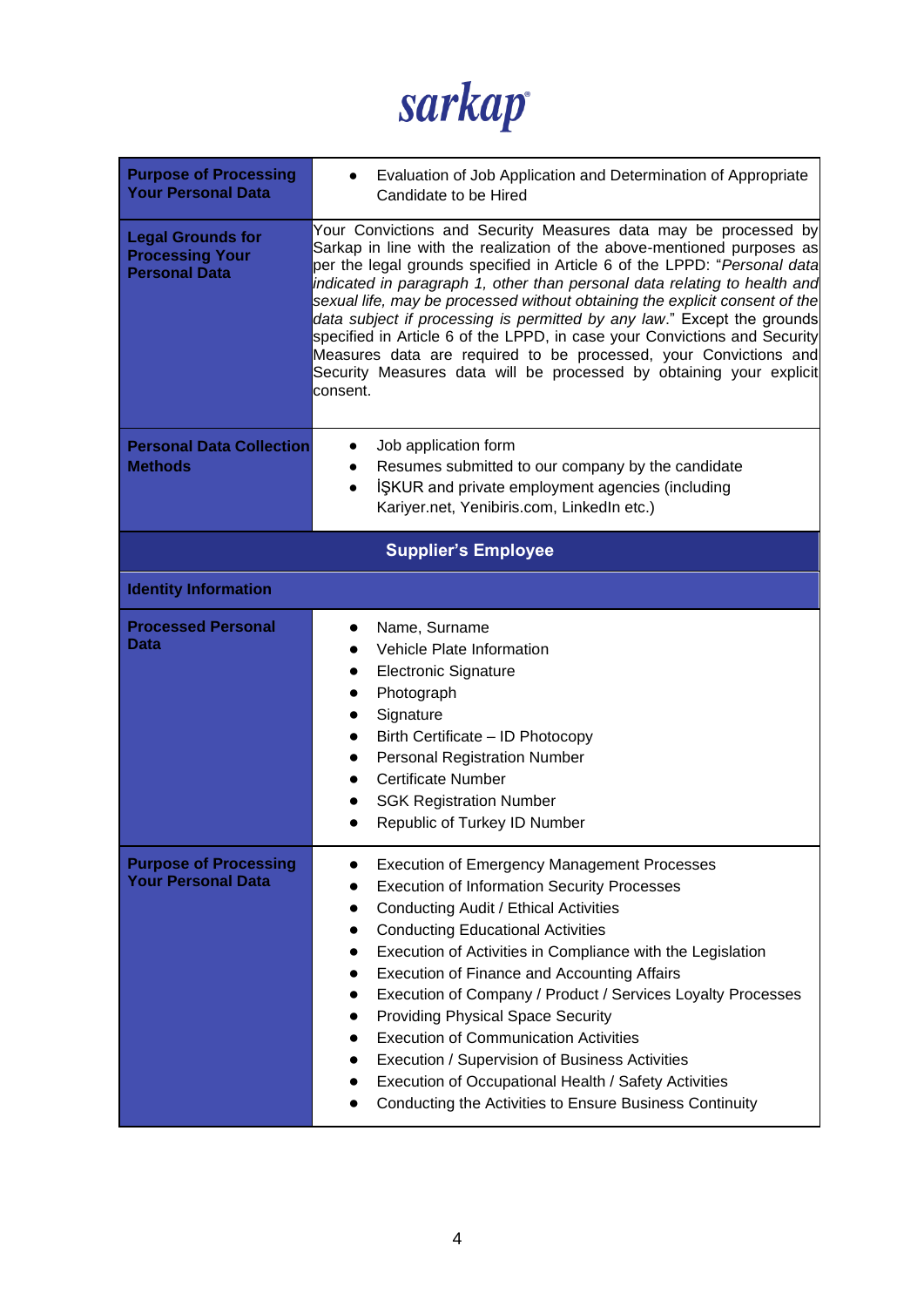

|                                                                            | <b>Execution of Logistics Activities</b><br><b>Execution of Goods / Services Procurement Processes</b><br>Execution of Goods / Services Sales Processes<br>Execution of Goods / Services Production and Operation<br>$\bullet$<br>Processes<br>Organization and Event Management<br><b>Execution of Contract Processes</b><br>Ensuring the Security of Movable Property and Resources<br><b>Execution of Supply Chain Management Processes</b><br>Ensuring the Security of Data Controller Operations<br>Providing Information to Authorized Persons, Institutions and<br>Organizations<br><b>Execution of Management Activities</b><br><b>Creating and Tracking Visitor Records</b>                                                                                                                 |
|----------------------------------------------------------------------------|------------------------------------------------------------------------------------------------------------------------------------------------------------------------------------------------------------------------------------------------------------------------------------------------------------------------------------------------------------------------------------------------------------------------------------------------------------------------------------------------------------------------------------------------------------------------------------------------------------------------------------------------------------------------------------------------------------------------------------------------------------------------------------------------------|
| <b>Legal Grounds for</b><br><b>Processing Your</b><br><b>Personal Data</b> | Your personal data is processed by Sarkap based on the legal grounds<br>that data processing is mandatory for the legitimate interests of the data<br>controller as specified in Article 5 of LPPD, for realization of the above-<br>mentioned purposes;<br>Provided that it is directly related to the establishment or<br>performance of a contract, it is necessary to process the<br>personal data of the parties to the contract,<br>clearly stipulated in the law,<br>having been made public by the data subject,<br>Data processing is mandatory for the legitimate interests of the<br>$\bullet$<br>data controller, provided that it does not harm the fundamental<br>rights and freedoms of the data subject,<br>It is mandatory for the data controller to fulfill its legal obligation, |
| <b>Personal Data Collection</b><br><b>Methods</b>                          | With other printed forms<br>E-mail<br>With electronic forms<br>Statement of the data subject<br>Documents declared by the data subject                                                                                                                                                                                                                                                                                                                                                                                                                                                                                                                                                                                                                                                               |
|                                                                            | <b>Contact Information</b>                                                                                                                                                                                                                                                                                                                                                                                                                                                                                                                                                                                                                                                                                                                                                                           |
| <b>Processed Personal</b><br>Data                                          | Mobile number<br>E-mail Address<br>Home Phone Number<br>Fax Number<br>Residence - Postal address<br><b>Business Phone Number</b><br><b>Business Address</b><br><b>Business Name-Title</b><br><b>Workplace Registration Number</b>                                                                                                                                                                                                                                                                                                                                                                                                                                                                                                                                                                    |
| <b>Purpose of Processing</b><br><b>Your Personal Data</b>                  | <b>Execution of Information Security Processes</b><br>Conducting Audit / Ethical Activities<br>$\bullet$<br><b>Conducting Educational Activities</b><br>$\bullet$                                                                                                                                                                                                                                                                                                                                                                                                                                                                                                                                                                                                                                    |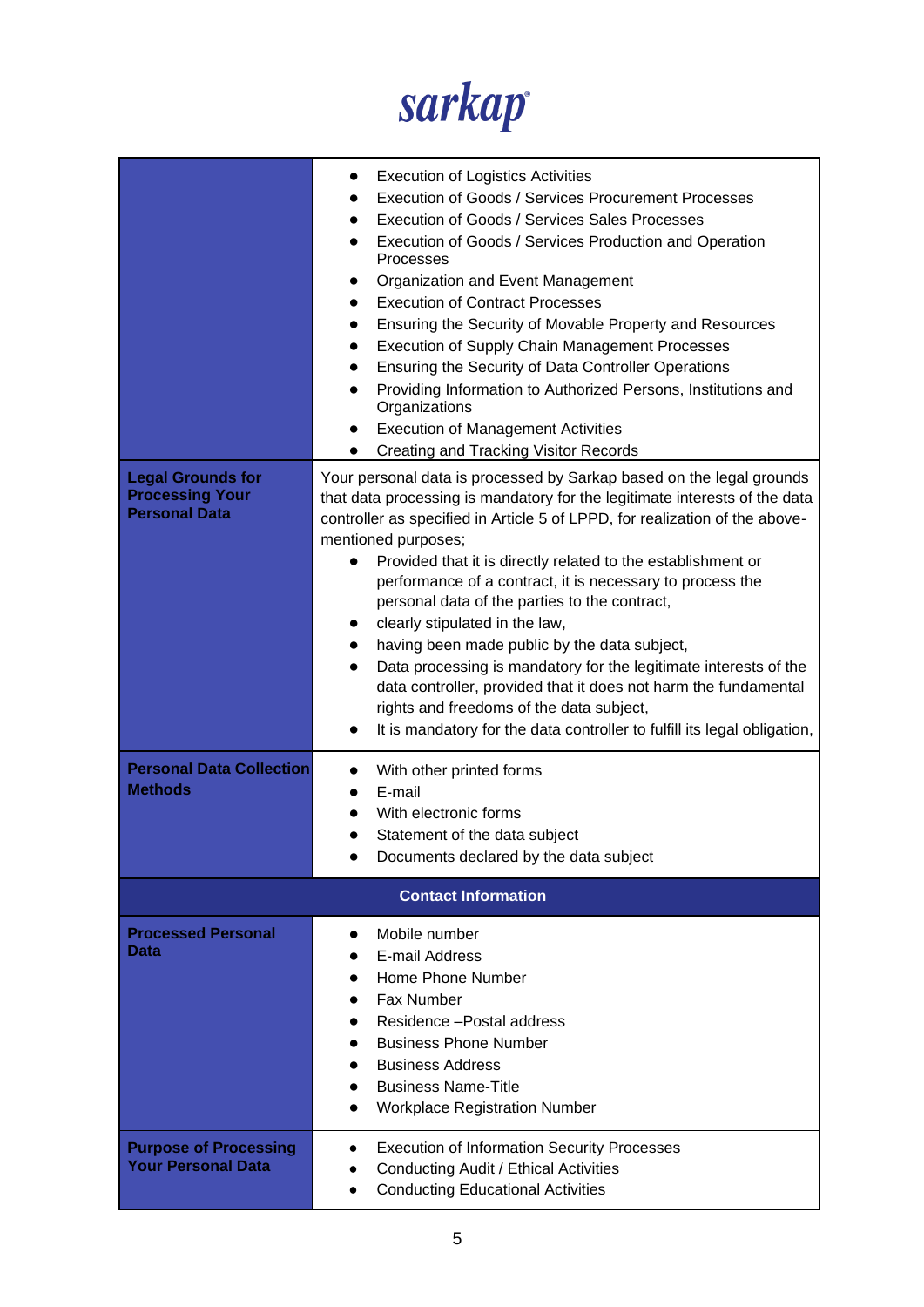

|                                                                            | Execution of Activities in Compliance with the Legislation<br>$\bullet$<br><b>Execution of Finance and Accounting Affairs</b><br>Execution of Company / Product / Services Loyalty Processes<br>$\bullet$<br><b>Providing Physical Space Security</b><br>$\bullet$<br><b>Execution of Communication Activities</b><br>$\bullet$<br>Execution / Supervision of Business Activities<br>$\bullet$<br>Execution of Occupational Health / Safety Activities<br>$\bullet$<br>Conducting the Activities to Ensure Business Continuity<br><b>Execution of Logistics Activities</b><br>$\bullet$<br><b>Execution of Goods / Services Procurement Processes</b><br>$\bullet$<br>Execution of Goods / Services Sales Processes<br>$\bullet$<br>Execution of Goods / Services Production and Operation<br>$\bullet$<br>Processes<br><b>Execution of Contract Processes</b><br>Ensuring the Security of Movable Property and Resources<br>$\bullet$<br><b>Execution of Supply Chain Management Processes</b><br>$\bullet$<br>Ensuring the Security of Data Controller Operations<br>$\bullet$<br>Providing Information to Authorized Persons, Institutions and<br>Organizations<br><b>Execution of Management Activities</b><br>Creating and Tracking Visitor Records |  |
|----------------------------------------------------------------------------|----------------------------------------------------------------------------------------------------------------------------------------------------------------------------------------------------------------------------------------------------------------------------------------------------------------------------------------------------------------------------------------------------------------------------------------------------------------------------------------------------------------------------------------------------------------------------------------------------------------------------------------------------------------------------------------------------------------------------------------------------------------------------------------------------------------------------------------------------------------------------------------------------------------------------------------------------------------------------------------------------------------------------------------------------------------------------------------------------------------------------------------------------------------------------------------------------------------------------------------------------------|--|
| <b>Legal Grounds for</b><br><b>Processing Your</b><br><b>Personal Data</b> | Your personal data is processed by Sarkap based on the legal grounds<br>that data processing is mandatory for the legitimate interests of the data<br>controller as specified in Article 5 of LPPD, for realization of the above-<br>mentioned purposes;<br>The processing of personal data of the parties to a contract is<br>necessary, provided that it is directly related to the conclusion or<br>performance of the contract<br>clearly stipulated in the law,<br>Data processing is mandatory for the legitimate interests of the<br>data controller, provided that it does not harm the fundamental<br>rights and freedoms of the data subject,                                                                                                                                                                                                                                                                                                                                                                                                                                                                                                                                                                                                  |  |
| <b>Personal Data Collection</b><br><b>Methods</b>                          | With other printed forms<br>E-mail<br>With electronic forms<br>Statement of the data subject<br>Documents declared by the data subject                                                                                                                                                                                                                                                                                                                                                                                                                                                                                                                                                                                                                                                                                                                                                                                                                                                                                                                                                                                                                                                                                                                   |  |
| <b>Employee's Personal Information</b>                                     |                                                                                                                                                                                                                                                                                                                                                                                                                                                                                                                                                                                                                                                                                                                                                                                                                                                                                                                                                                                                                                                                                                                                                                                                                                                          |  |
| <b>Processed Personal</b><br>Data                                          | <b>Eligibility to Work Report</b><br><b>Work Start Date</b><br>Testimonial-Service-Employment Certificate from the Previous<br>Workplace<br>Position/Title Information<br><b>SSI Recruitment Statement</b>                                                                                                                                                                                                                                                                                                                                                                                                                                                                                                                                                                                                                                                                                                                                                                                                                                                                                                                                                                                                                                               |  |
| <b>Purpose of Processing</b><br><b>Your Personal Data</b>                  | <b>Execution of Information Security Processes</b><br>Conducting Audit / Ethical Activities<br><b>Conducting Educational Activities</b>                                                                                                                                                                                                                                                                                                                                                                                                                                                                                                                                                                                                                                                                                                                                                                                                                                                                                                                                                                                                                                                                                                                  |  |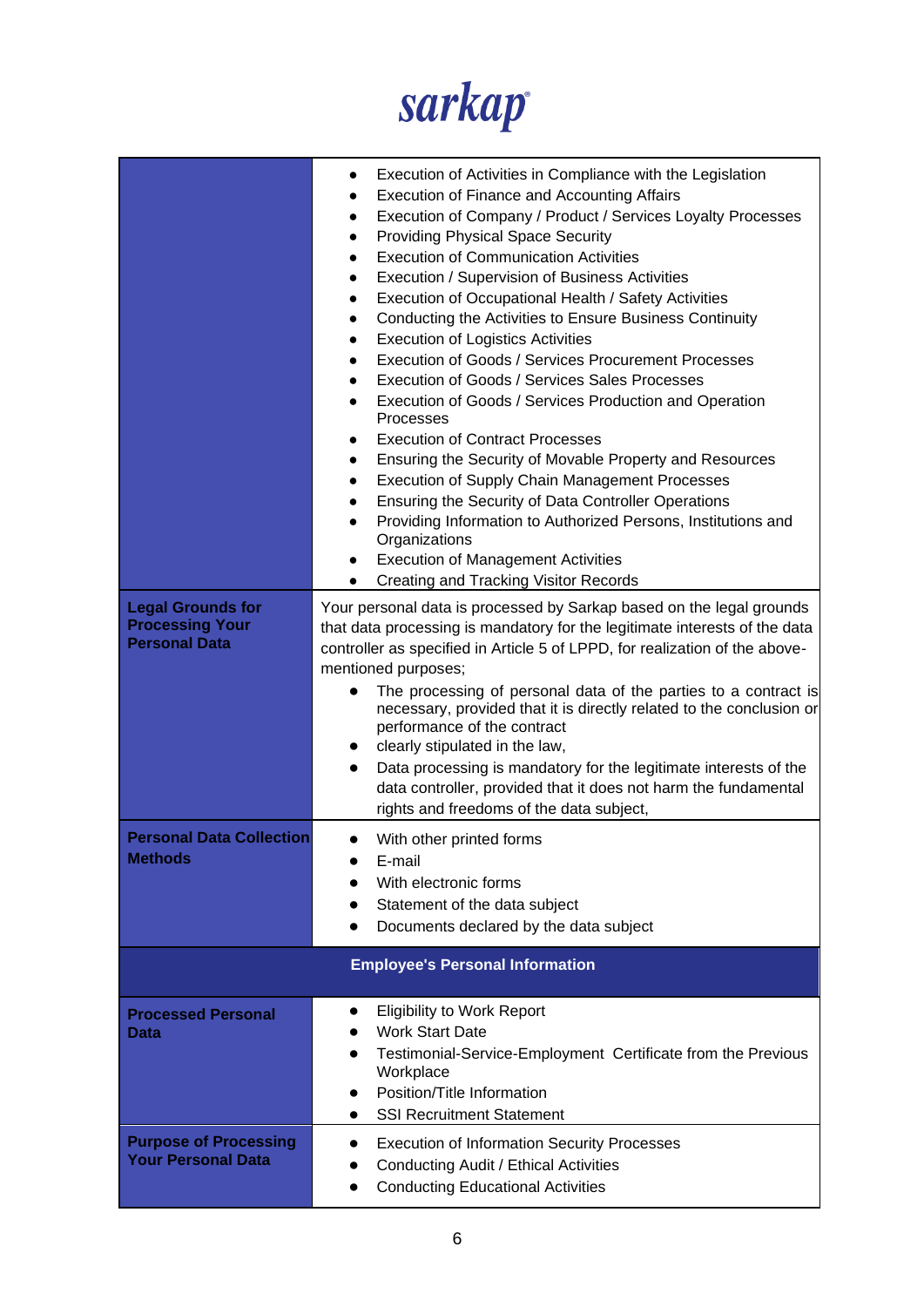

|                                                                            | Execution of Activities in Compliance with the Legislation<br><b>Execution of Finance and Accounting Affairs</b><br><b>Providing Physical Space Security</b><br><b>Execution of Communication Activities</b><br>Execution / Supervision of Business Activities<br>Execution of Occupational Health / Safety Activities<br>Conducting the Activities to Ensure Business Continuity<br><b>Execution of Logistics Activities</b><br><b>Execution of Goods / Services Procurement Processes</b><br>Execution of Goods / Services Sales Processes<br>Execution of Goods / Services Production and Operation Processes<br><b>Execution of Contract Processes</b><br>Ensuring the Security of Movable Property and Resources<br><b>Execution of Supply Chain Management Processes</b><br>Providing Information to Authorized Persons, Institutions and Organizations<br>Creating and Tracking Visitor Records |
|----------------------------------------------------------------------------|--------------------------------------------------------------------------------------------------------------------------------------------------------------------------------------------------------------------------------------------------------------------------------------------------------------------------------------------------------------------------------------------------------------------------------------------------------------------------------------------------------------------------------------------------------------------------------------------------------------------------------------------------------------------------------------------------------------------------------------------------------------------------------------------------------------------------------------------------------------------------------------------------------|
| <b>Legal Grounds for</b><br><b>Processing Your</b><br><b>Personal Data</b> | Your personal data is processed by Sarkap based on the legal grounds that data<br>processing is mandatory for the legitimate interests of the data controller as<br>specified in Article 5 of LPPD, for realization of the above-mentioned purposes;<br>Provided that it is directly related to the establishment or performance of a<br>contract, it is necessary to process the personal data of the parties to the<br>contract,<br>clearly stipulated in the law,<br>Data processing is mandatory for the legitimate interests of the data<br>controller, provided that it does not harm the fundamental rights and<br>freedoms of the data subject,                                                                                                                                                                                                                                                |
| <b>Personal Data</b><br><b>Collection Methods</b>                          | With other printed forms<br>E-mail<br>With electronic forms<br>Statement of the data subject<br>Documents declared by the data subject                                                                                                                                                                                                                                                                                                                                                                                                                                                                                                                                                                                                                                                                                                                                                                 |
|                                                                            | <b>Legal Transaction Information</b>                                                                                                                                                                                                                                                                                                                                                                                                                                                                                                                                                                                                                                                                                                                                                                                                                                                                   |
| <b>Processed Personal</b><br><b>Data</b>                                   | Information relating to Correspondence with Judicial Authorities<br>Information contained in the Case File<br>Information relating to Correspondence with Administrative Authorities<br>Information provided within the Scope of the Written Warning/Notification                                                                                                                                                                                                                                                                                                                                                                                                                                                                                                                                                                                                                                      |
| <b>Purpose of</b><br><b>Processing Your</b><br><b>Personal Data</b>        | Execution of Activities in Compliance with the Legislation<br>Follow-up of Legal Affairs<br>Providing Information to Authorized Persons, Institutions and Organizations                                                                                                                                                                                                                                                                                                                                                                                                                                                                                                                                                                                                                                                                                                                                |
| <b>Legal Grounds for</b><br><b>Processing Your</b><br><b>Personal Data</b> | Your personal data is processed by Sarkap based on the legal grounds that data<br>processing is mandatory for the legitimate interests of the data controller as<br>specified in Article 5 of LPPD, for realization of the above-mentioned purposes;<br>clearly stipulated in the law,                                                                                                                                                                                                                                                                                                                                                                                                                                                                                                                                                                                                                 |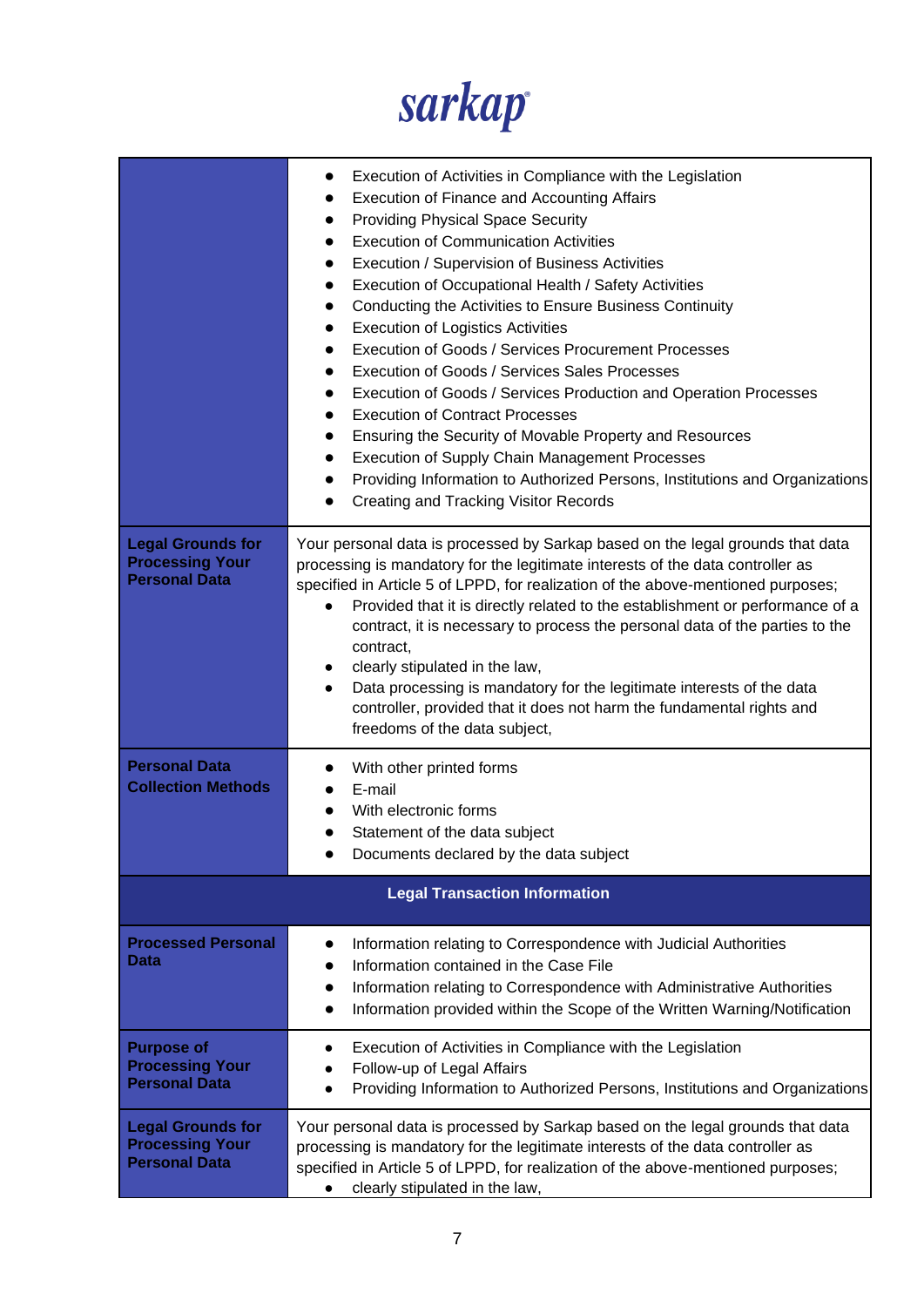sarkap

| <b>Personal Data Collection</b><br><b>Methods</b>                          | With other printed forms<br>With electronic forms                                                                                                                                                                                                                                                                                                                                                                                                                                                             |
|----------------------------------------------------------------------------|---------------------------------------------------------------------------------------------------------------------------------------------------------------------------------------------------------------------------------------------------------------------------------------------------------------------------------------------------------------------------------------------------------------------------------------------------------------------------------------------------------------|
|                                                                            | <b>Professional Experience Information</b>                                                                                                                                                                                                                                                                                                                                                                                                                                                                    |
| <b>Processed Personal</b><br>Data                                          | Diploma Information<br><b>Training Courses Information</b><br>Hands-on Training Information<br>$\bullet$<br>Certificates                                                                                                                                                                                                                                                                                                                                                                                      |
| <b>Purpose of Processing</b><br><b>Your Personal Data</b>                  | Execution of Activities in Compliance with the Legislation<br><b>Providing Physical Space Security</b><br><b>Assignment Processes</b><br>Execution / Supervision of Business Activities<br>Execution of Occupational Health / Safety Activities<br>Conducting the Activities to Ensure Business Continuity<br>Execution of Goods / Services Production and Operation<br>Processes<br><b>Execution of Contract Processes</b><br>Providing Information to Authorized Persons, Institutions and<br>Organizations |
| <b>Legal Grounds for</b><br><b>Processing Your</b><br><b>Personal Data</b> | Your personal data is processed by Sarkap based on the legal grounds<br>that data processing is mandatory for the legitimate interests of the data<br>controller as specified in Article 5 of LPPD, for realization of the above-<br>mentioned purposes;<br>processed as based on the legal grounds explicitly stipulated<br>in the laws,                                                                                                                                                                     |
| <b>Personal Data Collection</b><br><b>Methods</b>                          | With other printed forms<br>With electronic forms                                                                                                                                                                                                                                                                                                                                                                                                                                                             |

| <b>Supplier's Representative</b>                          |                                                                                                                                                                                                                                                                                                                                                   |
|-----------------------------------------------------------|---------------------------------------------------------------------------------------------------------------------------------------------------------------------------------------------------------------------------------------------------------------------------------------------------------------------------------------------------|
| <b>Identity Information</b>                               |                                                                                                                                                                                                                                                                                                                                                   |
| <b>Processed Personal</b><br><b>Data</b>                  | Name<br>Surname<br>Signature<br>$\bullet$<br>ID Information (Information provided in Documents such as<br>$\bullet$<br>Identity Copy or Signatory Circular)                                                                                                                                                                                       |
| <b>Purpose of Processing</b><br><b>Your Personal Data</b> | <b>Providing Physical Space Security</b><br>Execution / Supervision of Business Activities<br>Execution of Occupational Health / Safety Activities<br><b>Execution of Contract Processes</b><br>$\bullet$<br>Providing Information to Authorized Persons, Institutions and<br>$\bullet$<br>Organizations<br>Creating and Tracking Visitor Records |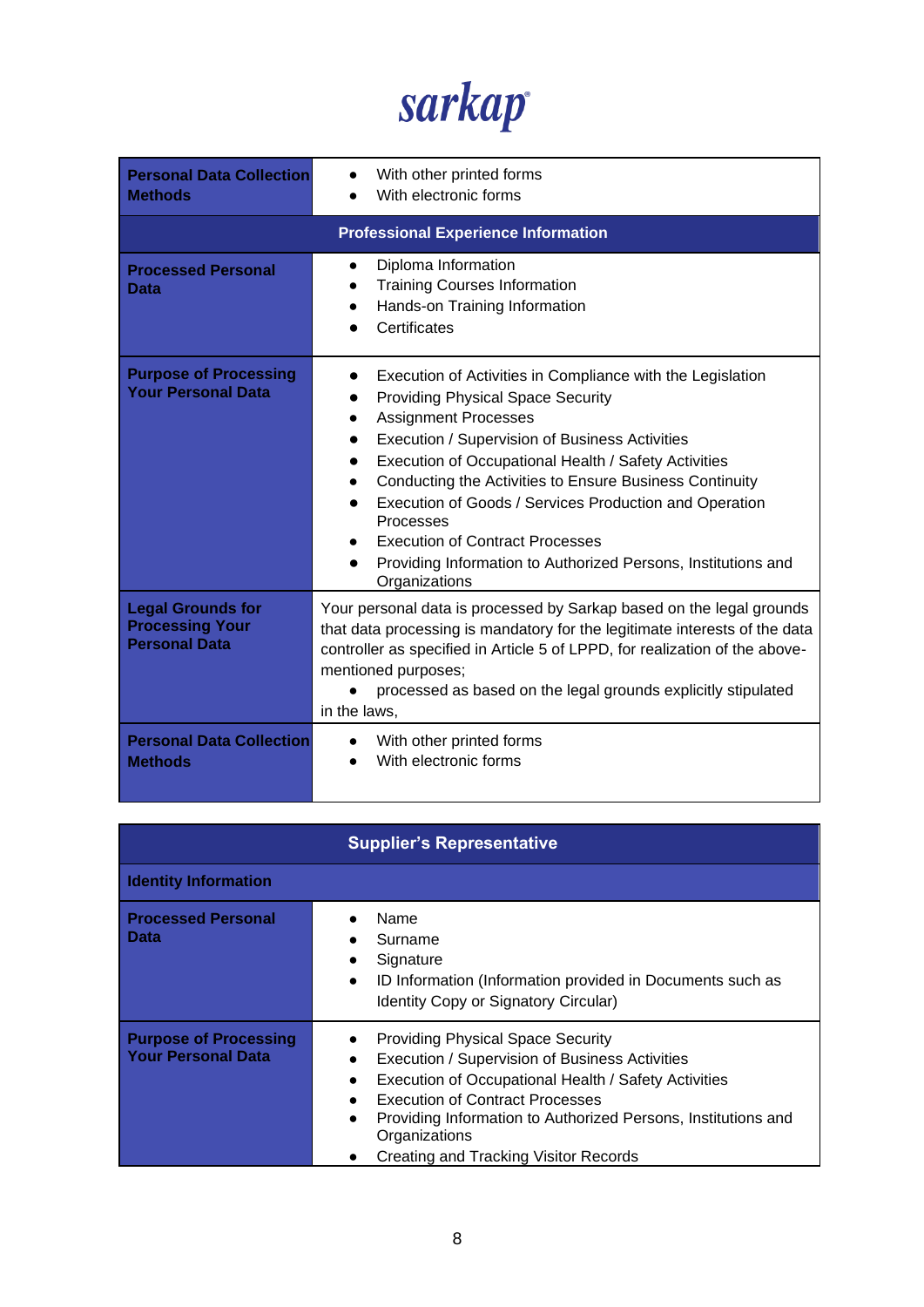sarkap

| <b>Legal Grounds for</b><br><b>Processing Your</b><br><b>Personal Data</b><br><b>Personal Data Collection</b><br><b>Methods</b> | Your personal data is processed by Sarkap based on the legal grounds that<br>data processing is mandatory for the legitimate interests of the data controller<br>as specified in Article 5 of LPPD, for realization of the above-mentioned<br>purposes;<br>It is necessary to process the personal data of the parties to the<br>contract, provided that it is directly related to the establishment or<br>performance of a contract<br>Offer texts delivered electronically by e-mail, or in hard copy by postal<br>service                     |
|---------------------------------------------------------------------------------------------------------------------------------|--------------------------------------------------------------------------------------------------------------------------------------------------------------------------------------------------------------------------------------------------------------------------------------------------------------------------------------------------------------------------------------------------------------------------------------------------------------------------------------------------------------------------------------------------|
|                                                                                                                                 | <b>Contact Information</b>                                                                                                                                                                                                                                                                                                                                                                                                                                                                                                                       |
| <b>Processed Personal</b><br><b>Data</b>                                                                                        | E-mail Address                                                                                                                                                                                                                                                                                                                                                                                                                                                                                                                                   |
| <b>Purpose of Processing</b><br><b>Your Personal Data</b>                                                                       | <b>Providing Physical Space Security</b><br>$\bullet$<br>Execution / Supervision of Business Activities<br>$\bullet$<br>Execution of Occupational Health / Safety Activities<br>$\bullet$<br><b>Execution of Contract Processes</b><br>$\bullet$<br>Providing Information to Authorized Persons, Institutions and<br>Organizations<br><b>Creating and Tracking Visitor Records</b>                                                                                                                                                               |
| <b>Legal Grounds for</b><br><b>Processing Your</b><br><b>Personal Data</b>                                                      | Your personal data is processed by Sarkap based on the legal grounds that<br>data processing is mandatory for the legitimate interests of the data controller<br>as specified in Article 5 of LPPD, for realization of the above-mentioned<br>purposes;<br>It is necessary to process the personal data of the parties to the<br>contract, provided that it is directly related to the establishment or<br>performance of a contract                                                                                                             |
| <b>Personal Data Collection</b><br><b>Methods</b>                                                                               | Offer texts delivered electronically by e-mail, or in hard copy by postal<br>$\bullet$<br>service                                                                                                                                                                                                                                                                                                                                                                                                                                                |
|                                                                                                                                 | <b>Employee's Personal Information</b>                                                                                                                                                                                                                                                                                                                                                                                                                                                                                                           |
| <b>Processed Personal</b><br>Data                                                                                               | Position/Title Information                                                                                                                                                                                                                                                                                                                                                                                                                                                                                                                       |
| <b>Purpose of Processing</b><br><b>Your Personal Data</b>                                                                       | <b>Execution of Information Security Processes</b><br>$\bullet$<br>Execution of Activities in Compliance with the Legislation<br><b>Providing Physical Space Security</b><br>Execution / Supervision of Business Activities<br>$\bullet$<br>Execution of Occupational Health / Safety Activities<br>$\bullet$<br>Execution of Goods / Services Procurement Processes<br><b>Execution of Contract Processes</b><br>Providing Information to Authorized Persons, Institutions and<br>Organizations<br><b>Creating and Tracking Visitor Records</b> |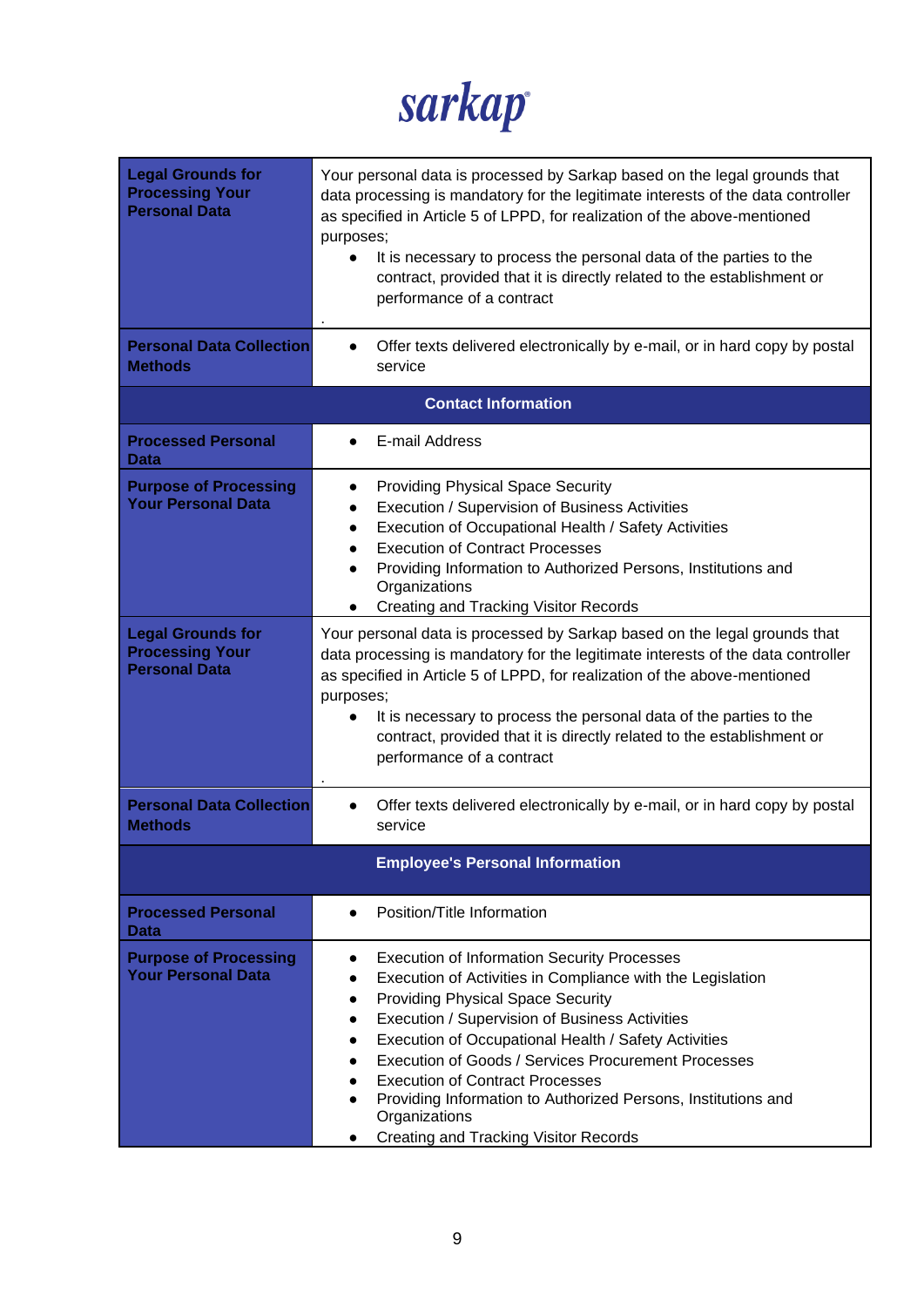| <b>Legal Grounds for</b> | Your personal data is processed by Sarkap based on the legal grounds that                                                                                                                            |
|--------------------------|------------------------------------------------------------------------------------------------------------------------------------------------------------------------------------------------------|
| <b>Processing Your</b>   | data processing is mandatory for the legitimate interests of the data controller                                                                                                                     |
| <b>Personal Data</b>     | as specified in Article 5 of LPPD, for realization of the above-mentioned                                                                                                                            |
|                          | purposes;<br>Provided that it is directly related to the establishment or performance<br>$\bullet$<br>of a contract, it is necessary to process the personal data of the<br>parties to the contract, |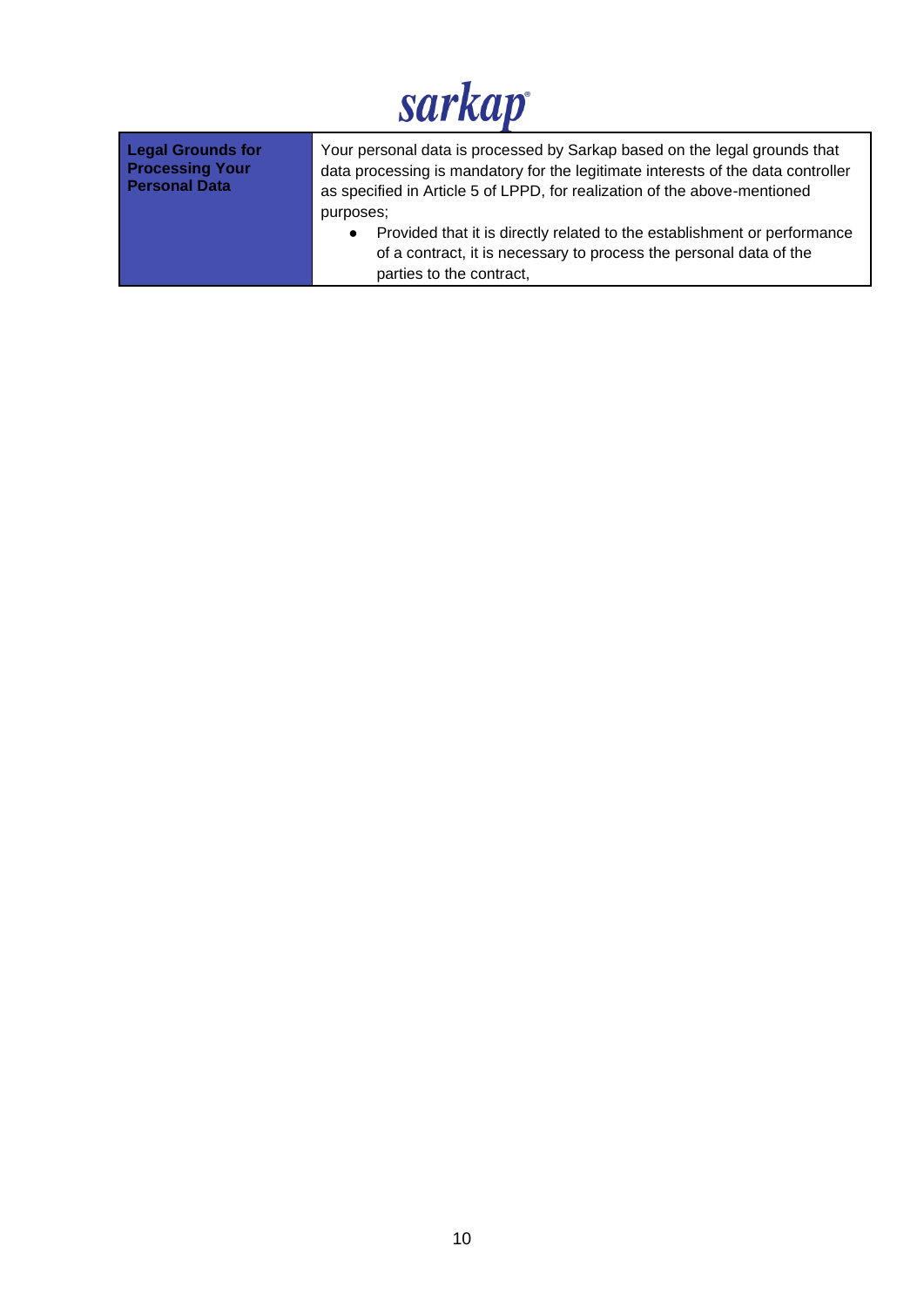sarkap

|                                                                            | clearly stipulated in the law,<br>It is mandatory for the data controller to fulfill its legal obligation,                                                                                                                                                                                                                                                                                                                                         |
|----------------------------------------------------------------------------|----------------------------------------------------------------------------------------------------------------------------------------------------------------------------------------------------------------------------------------------------------------------------------------------------------------------------------------------------------------------------------------------------------------------------------------------------|
| <b>Personal Data Collection</b><br><b>Methods</b>                          | With other printed forms<br>With Electronic Forms                                                                                                                                                                                                                                                                                                                                                                                                  |
|                                                                            | <b>Financial Information</b>                                                                                                                                                                                                                                                                                                                                                                                                                       |
| <b>Processed Personal</b><br>Data                                          | <b>Bank Account Information</b>                                                                                                                                                                                                                                                                                                                                                                                                                    |
| <b>Purpose of Processing</b><br><b>Your Personal Data</b>                  | <b>Execution of Information Security Processes</b><br>$\bullet$<br>Execution of Activities in Compliance with the Legislation<br>$\bullet$<br>Execution / Supervision of Business Activities<br>$\bullet$<br>Execution of Goods / Services Procurement Processes<br><b>Execution of Contract Processes</b><br>Providing Information to Authorized Persons, Institutions and<br>Organizations                                                       |
| <b>Legal Grounds for</b><br><b>Processing Your</b><br><b>Personal Data</b> | Your personal data is processed by Sarkap based on the legal grounds that<br>data processing is mandatory for the legitimate interests of the data controller<br>as specified in Article 5 of LPPD, for realization of the above-mentioned<br>purposes;<br>Provided that it is directly related to the establishment or performance<br>$\bullet$<br>of a contract, it is necessary to process the personal data of the<br>parties to the contract, |
| <b>Personal Data Collection</b><br><b>Methods</b>                          | Statement of the data subject                                                                                                                                                                                                                                                                                                                                                                                                                      |
|                                                                            | <b>Legal Transaction Information</b>                                                                                                                                                                                                                                                                                                                                                                                                               |
| <b>Processed Personal</b><br>Data                                          | Information relating to Correspondence with Judicial Authorities<br>Information contained in the Case File<br>Information relating to Correspondence with Administrative Authorities<br>$\bullet$<br>Information provided within the Scope of the Written<br>$\bullet$<br>Warning/Notification                                                                                                                                                     |
| <b>Purpose of Processing</b><br><b>Your Personal Data</b>                  | Execution of Activities in Compliance with the Legislation<br>$\bullet$<br>Follow-up and Execution of Legal Affairs<br><b>Execution of Contract Processes</b><br>$\bullet$<br>Providing Information to Authorized Persons, Institutions and<br>Organizations                                                                                                                                                                                       |
| <b>Legal Grounds for</b><br><b>Processing Your</b><br><b>Personal Data</b> | Your personal data is processed by Sarkap based on the legal grounds that<br>data processing is mandatory for the legitimate interests of the data controller<br>as specified in Article 5 of LPPD, for realization of the above-mentioned<br>purposes;<br>It is mandatory for the data controller to fulfill its legal obligation,                                                                                                                |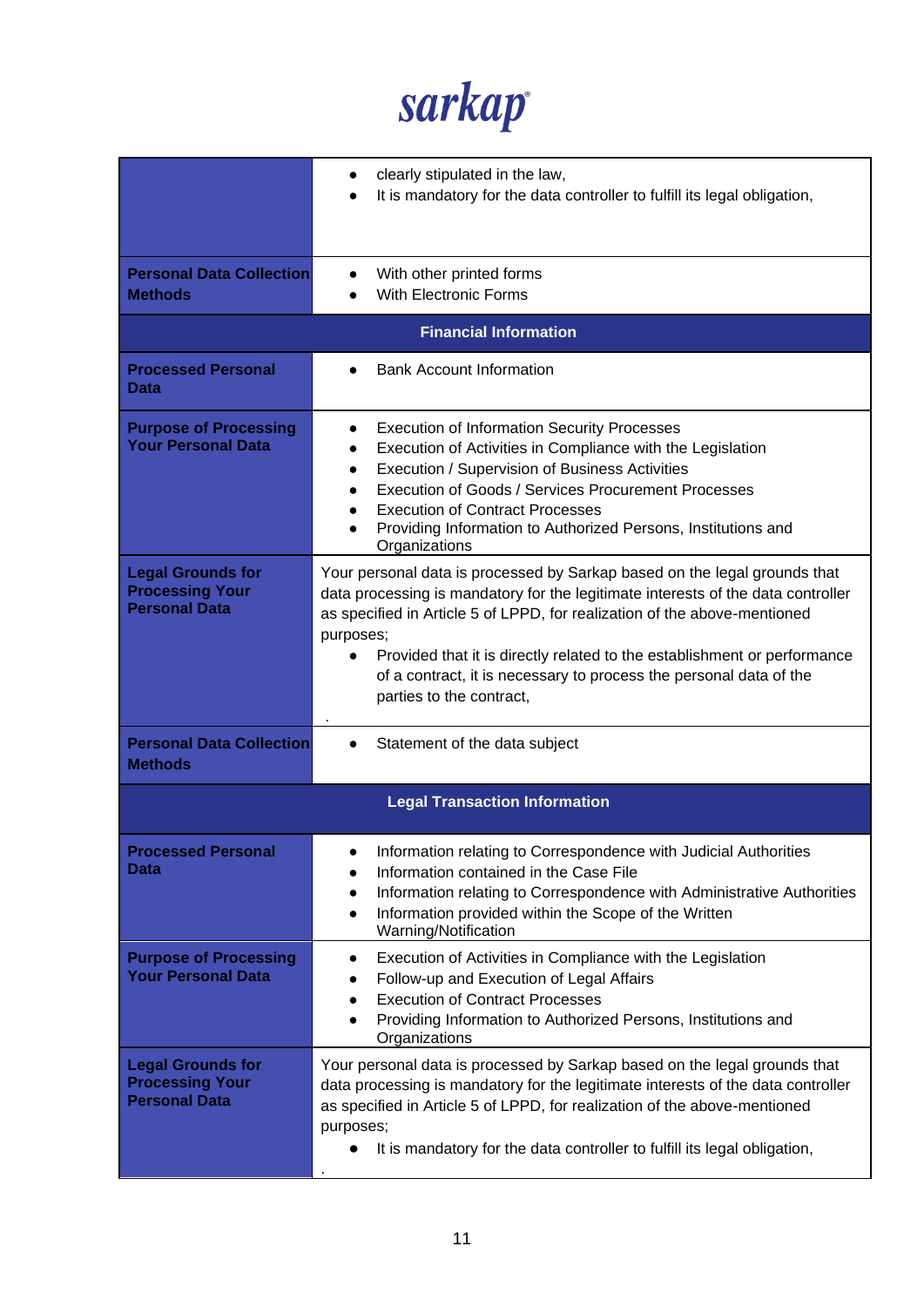sarkap

| <b>Personal Data Collection</b><br><b>Methods</b>                          | With other printed forms<br>With electronic forms                                                                                                                                                                                                                                                                                        |  |
|----------------------------------------------------------------------------|------------------------------------------------------------------------------------------------------------------------------------------------------------------------------------------------------------------------------------------------------------------------------------------------------------------------------------------|--|
|                                                                            | <b>Professional Experience Information</b>                                                                                                                                                                                                                                                                                               |  |
| <b>Processed Personal</b><br>Data                                          | Work experiences and reference information                                                                                                                                                                                                                                                                                               |  |
| <b>Purpose of Processing</b><br><b>Your Personal Data</b>                  | Execution of Occupational Health / Safety Activities<br>$\bullet$<br><b>Execution of Contract Processes</b><br>Providing Information to Authorized Persons, Institutions and<br>Organizations                                                                                                                                            |  |
| <b>Legal Grounds for</b><br><b>Processing Your</b><br><b>Personal Data</b> | Your personal data is processed by Sarkap based on the legal grounds that<br>data processing is mandatory for the legitimate interests of the data controller<br>as specified in Article 5 of LPPD, for realization of the above-mentioned<br>purposes;<br>processed as based on the legal grounds explicitly stipulated in the<br>laws, |  |
| <b>Personal Data Collection</b><br><b>Methods</b>                          | With other printed forms<br>With electronic forms                                                                                                                                                                                                                                                                                        |  |
| <b>Customer</b>                                                            |                                                                                                                                                                                                                                                                                                                                          |  |
|                                                                            |                                                                                                                                                                                                                                                                                                                                          |  |
| <b>Identity Information</b>                                                |                                                                                                                                                                                                                                                                                                                                          |  |
| <b>Processed Personal</b><br>Data                                          | Name-Surname<br>$\bullet$<br>Gender<br>Republic of Turkey ID No                                                                                                                                                                                                                                                                          |  |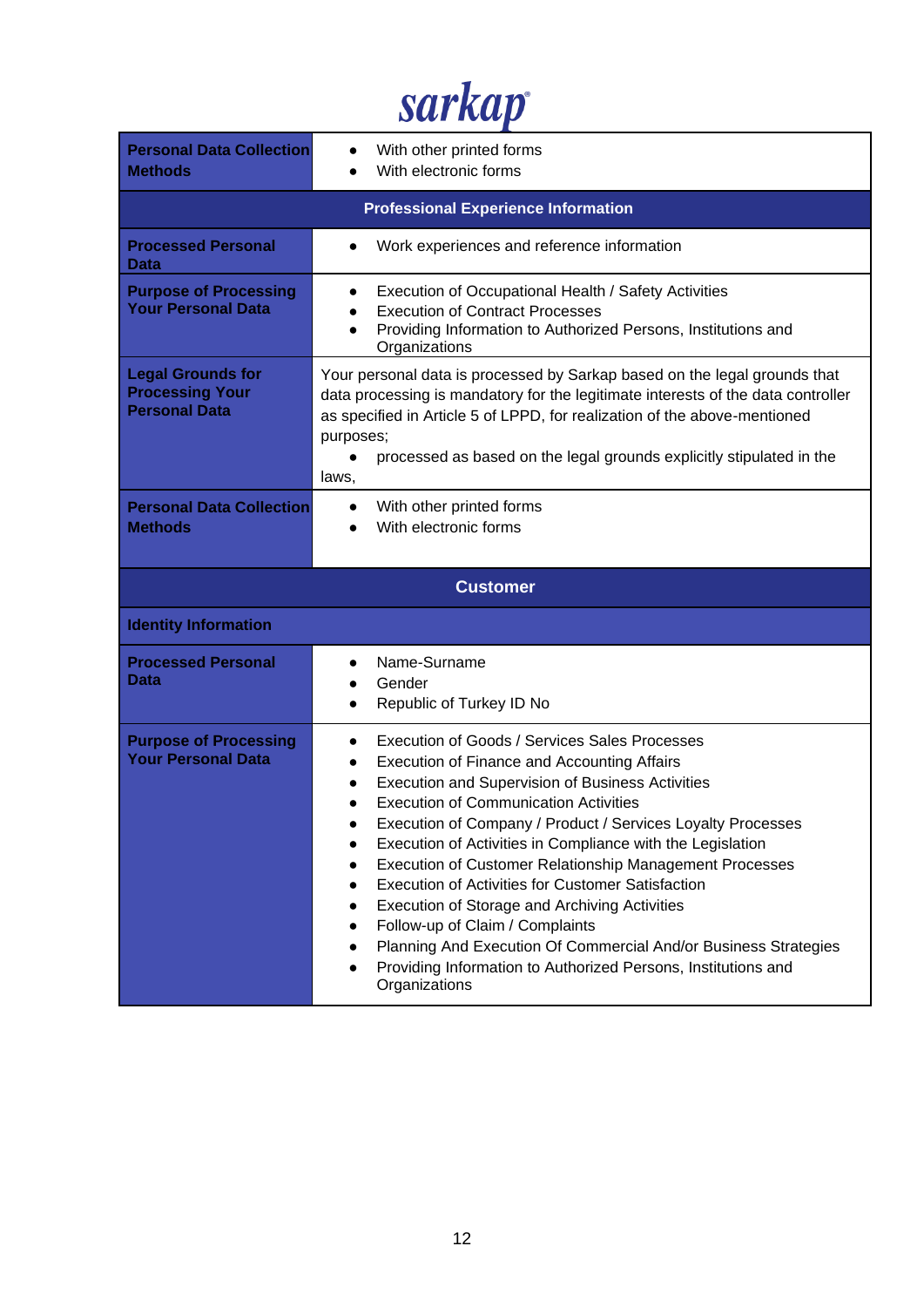| <b>Legal Grounds for</b><br><b>Processing Your</b><br><b>Personal Data</b> | Your personal data is processed by Sarkap based on the legal grounds that<br>data processing is mandatory for the legitimate interests of the data controller<br>as specified in Article 5 of LPPD, for realization of the above-mentioned<br>purposes;                                                                                                                                                                                             |
|----------------------------------------------------------------------------|-----------------------------------------------------------------------------------------------------------------------------------------------------------------------------------------------------------------------------------------------------------------------------------------------------------------------------------------------------------------------------------------------------------------------------------------------------|
|                                                                            | expressly stipulated in the law<br>Provided that it is directly related to the establishment or performance<br>$\bullet$<br>of a contract, it is necessary to process the personal data of the<br>parties to the contract,<br>Obligatory for the data controller to fulfill its legal obligation<br>$\bullet$<br>provided that the act of data processing does not harm the<br>$\bullet$<br>fundamental rights and freedoms of the person concerned |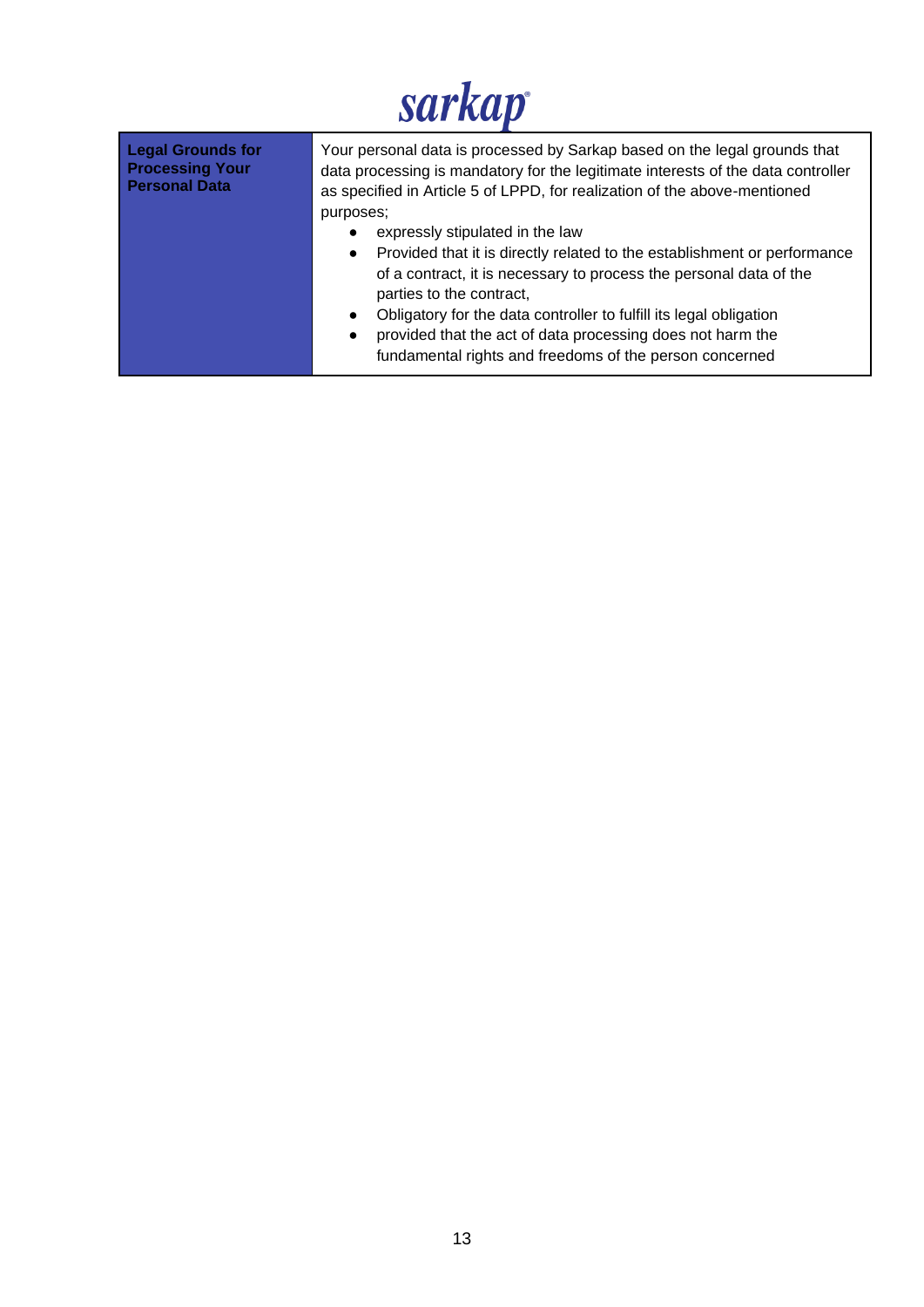sarkap

| <b>Personal Data Collection</b><br><b>Methods</b>                          | Member Form and other electronic forms<br>Website<br>E-mail<br>Requests and messages                                                                                                                                                                                                                                                                                                                                                                                                                                                                                                                                                                                                                                                                                                                                                                                        |
|----------------------------------------------------------------------------|-----------------------------------------------------------------------------------------------------------------------------------------------------------------------------------------------------------------------------------------------------------------------------------------------------------------------------------------------------------------------------------------------------------------------------------------------------------------------------------------------------------------------------------------------------------------------------------------------------------------------------------------------------------------------------------------------------------------------------------------------------------------------------------------------------------------------------------------------------------------------------|
|                                                                            | <b>Contact Information</b>                                                                                                                                                                                                                                                                                                                                                                                                                                                                                                                                                                                                                                                                                                                                                                                                                                                  |
| <b>Processed Personal</b><br>Data                                          | Phone number<br>E-mail Address<br>Address<br>$\bullet$                                                                                                                                                                                                                                                                                                                                                                                                                                                                                                                                                                                                                                                                                                                                                                                                                      |
| <b>Purpose of Processing</b><br><b>Your Personal Data</b>                  | Execution of Goods / Services Sales Processes<br>$\bullet$<br><b>Execution of Finance and Accounting Affairs</b><br>$\bullet$<br><b>Execution and Supervision of Business Activities</b><br>$\bullet$<br><b>Execution of Communication Activities</b><br>Execution of Company / Product / Services Loyalty Processes<br>$\bullet$<br>Execution of Activities in Compliance with the Legislation<br>$\bullet$<br><b>Execution of Customer Relationship Management Processes</b><br>$\bullet$<br><b>Execution of Activities for Customer Satisfaction</b><br>$\bullet$<br>Execution of Storage and Archiving Activities<br>$\bullet$<br>Follow-up of Claim / Complaints<br>$\bullet$<br>Planning And Execution Of Commercial And/or Business<br>$\bullet$<br><b>Strategies</b><br>Providing Information to Authorized Persons, Institutions and<br>$\bullet$<br>Organizations |
| <b>Legal Grounds for</b><br><b>Processing Your</b><br><b>Personal Data</b> | Your personal data is processed by Sarkap based on the legal grounds<br>that data processing is mandatory for the legitimate interests of the data<br>controller as specified in Article 5 of LPPD, for realization of the above-<br>mentioned purposes;<br>expressly stipulated in the law<br>Provided that it is directly related to the establishment or<br>$\bullet$<br>performance of a contract, it is necessary to process the<br>personal data of the parties to the contract,<br>Obligatory for the data controller to fulfill its legal obligation<br>provided that the act of data processing does not harm<br>the fundamental rights and freedoms of the person<br>concerned                                                                                                                                                                                    |
| <b>Personal Data Collection</b><br><b>Methods</b>                          | Member Form and other electronic forms<br>Website<br>E-mail<br>Requests and messages                                                                                                                                                                                                                                                                                                                                                                                                                                                                                                                                                                                                                                                                                                                                                                                        |
|                                                                            | <b>Process Security</b>                                                                                                                                                                                                                                                                                                                                                                                                                                                                                                                                                                                                                                                                                                                                                                                                                                                     |
| <b>Processed Personal</b><br>Data                                          | <b>IP Address Information</b><br>$\bullet$<br>Information relating to going Online/Offline<br>Username Information, Password Information<br><b>Traffic Data</b>                                                                                                                                                                                                                                                                                                                                                                                                                                                                                                                                                                                                                                                                                                             |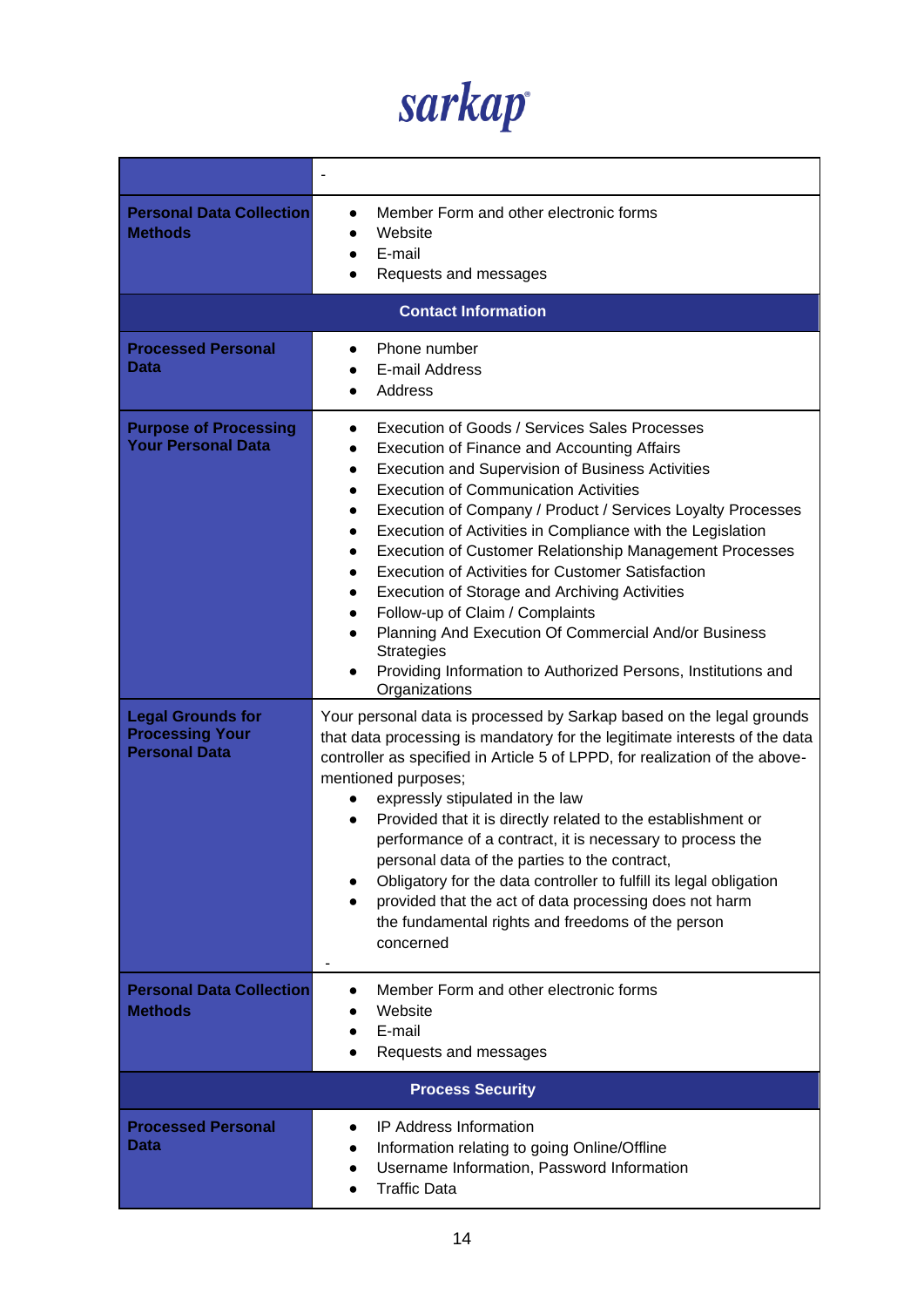

| <b>Purpose of Processing</b><br><b>Your Personal Data</b>                  | <b>Execution of Information Security Processes</b><br>$\bullet$<br>Execution of Audit Inspection / Ethical Activities<br>$\bullet$<br><b>Execution and Supervision of Business Activities</b><br>$\bullet$<br>Execution of Storage and Archiving Activities<br>$\bullet$<br>Ensuring the Security of Data Controller Operations<br>Providing Information to Authorized Persons, Institutions and<br>Organizations<br>Execution of Activities in Compliance with the Legislation<br>Follow-up and Execution of Legal Affairs<br>Execution of Goods/Service and Sales Processes<br>Follow-up of Claim / Complaints                                                                         |  |  |
|----------------------------------------------------------------------------|------------------------------------------------------------------------------------------------------------------------------------------------------------------------------------------------------------------------------------------------------------------------------------------------------------------------------------------------------------------------------------------------------------------------------------------------------------------------------------------------------------------------------------------------------------------------------------------------------------------------------------------------------------------------------------------|--|--|
| <b>Legal Grounds for</b><br><b>Processing Your</b><br><b>Personal Data</b> | Your personal data is processed by Sarkap based on the legal grounds<br>that data processing is mandatory for the legitimate interests of the data<br>controller as specified in Article 5 of LPPD, for realization of the above-<br>mentioned purposes;<br>expressly stipulated in the law<br>Provided that it is directly related to the establishment or<br>$\bullet$<br>performance of a contract, it is necessary to process the<br>personal data of the parties to the contract,<br>Obligatory for the data controller to fulfill its legal obligation<br>provided that the act of data processing does not harm<br>the fundamental rights and freedoms of the person<br>concerned |  |  |
| <b>Personal Data Collection</b><br><b>Methods</b>                          | Website<br>Data Security Systems<br><b>Electronic Equipment</b>                                                                                                                                                                                                                                                                                                                                                                                                                                                                                                                                                                                                                          |  |  |
|                                                                            | <b>Customer Transactions Information</b>                                                                                                                                                                                                                                                                                                                                                                                                                                                                                                                                                                                                                                                 |  |  |
| <b>Processed Personal</b><br>Data                                          | • Invoicing Information<br>• Demands Information<br>• Shopping History<br>$\bullet$ Orders<br>$\bullet$ Gift Certificates<br>$\bullet$ Points<br>$\bullet$ Lists<br>• Messages<br><b>• Customer Reviews</b><br>• Profiling and Segmentation                                                                                                                                                                                                                                                                                                                                                                                                                                              |  |  |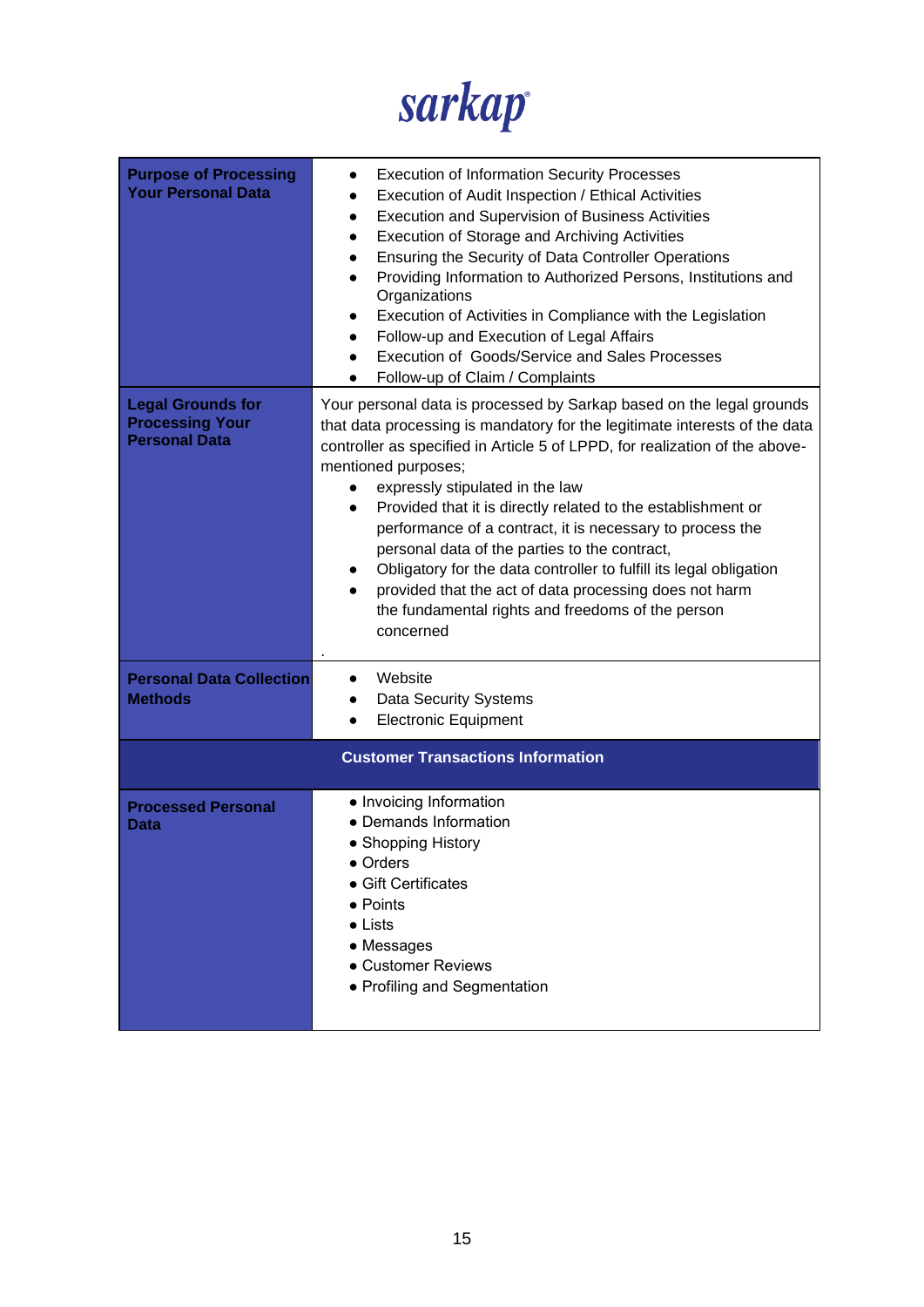

| <b>Purpose of Processing</b><br><b>Your Personal Data</b>                  | Execution of Activities in Compliance with the Legislation<br>Providing Information to Authorized Persons, Institutions and<br>Organizations<br><b>Execution of Finance and Accounting Affairs</b><br>$\bullet$<br>Follow-up and Execution of of Legal Affairs<br>$\bullet$<br>Execution of Storage and Archiving Activities<br>$\bullet$<br><b>Execution of Contract Processes</b><br><b>Execution of Goods / Services Sales Processes</b><br>Execution of Goods/Services Supply, After-Sales Support Services<br>$\bullet$<br>Activities<br><b>Execution of Customer Relationship Management Processes</b><br>$\bullet$<br><b>Conducting Marketing Analysis Studies</b><br>$\bullet$<br>Execution of Advertising, Campaigns and Promotion Processes<br>$\bullet$<br>Follow-up of Claim / Complaints<br>$\bullet$<br>Execution of Marketing Processes of Products / Services<br>$\bullet$ |
|----------------------------------------------------------------------------|--------------------------------------------------------------------------------------------------------------------------------------------------------------------------------------------------------------------------------------------------------------------------------------------------------------------------------------------------------------------------------------------------------------------------------------------------------------------------------------------------------------------------------------------------------------------------------------------------------------------------------------------------------------------------------------------------------------------------------------------------------------------------------------------------------------------------------------------------------------------------------------------|
| <b>Legal Grounds for</b><br><b>Processing Your</b><br><b>Personal Data</b> | Your personal data is processed by Sarkap based on the legal grounds that<br>data processing is mandatory for the legitimate interests of the data controller<br>as specified in Article 5 of LPPD, for realization of the above-mentioned<br>purposes;<br>Express consent,<br>clearly stipulated in the law,<br>Provided that it is directly related to the establishment or performance<br>$\bullet$<br>of a contract, it is necessary to process the personal data of the<br>parties to the contract,<br>It is mandatory for the data controller to fulfill its legal obligation,<br>Data processing is mandatory for the legitimate interests of the<br>data controller, provided that it does not harm the fundamental<br>rights and freedoms of the data subject,                                                                                                                    |
| <b>Personal Data Collection</b><br><b>Methods</b>                          | Website<br><b>Requests and Applications</b><br><b>Printed/Electronic Forms</b><br><b>Call Center Records</b><br>Emails<br>Cookies                                                                                                                                                                                                                                                                                                                                                                                                                                                                                                                                                                                                                                                                                                                                                          |
|                                                                            | <b>Legal Transaction Information</b>                                                                                                                                                                                                                                                                                                                                                                                                                                                                                                                                                                                                                                                                                                                                                                                                                                                       |
| <b>Processed Personal</b><br>Data                                          | Information relating to Correspondence with Judicial Authorities<br>$\bullet$<br>Information contained in the Case File<br>$\bullet$<br>Information relating to Correspondence with Administrative Authorities<br>$\bullet$<br>Information provided within the Scope of the Written<br>$\bullet$<br>Warning/Notification                                                                                                                                                                                                                                                                                                                                                                                                                                                                                                                                                                   |
| <b>Purpose of Processing</b><br><b>Your Personal Data</b>                  | Execution of Activities in Compliance with the Legislation<br>$\bullet$<br>Follow-up and Execution of Legal Affairs<br>$\bullet$<br><b>Execution of Contract Processes</b><br>Conducting Audit / Ethical Activities<br>Providing Information to Authorized Persons, Institutions and<br>$\bullet$<br>Organizations                                                                                                                                                                                                                                                                                                                                                                                                                                                                                                                                                                         |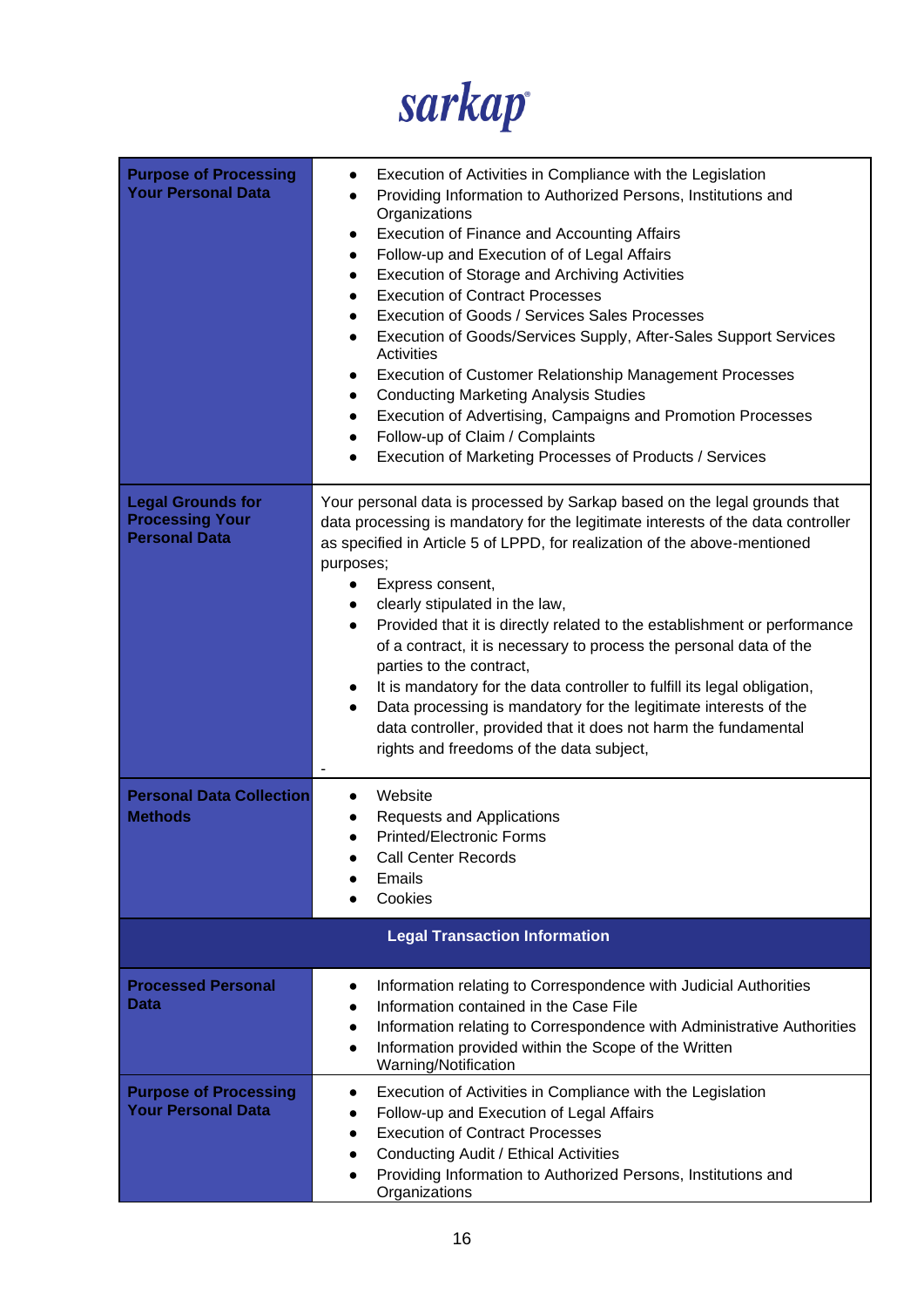sarkap

|                                                                            | <b>Execution of Management Activities</b><br>$\bullet$<br><b>Execution and Supervision of Business Activities</b><br>$\bullet$<br>Execution of Storage and Archiving Activities<br>$\bullet$<br><b>Execution of Risk Management Processes</b><br>$\bullet$<br>Ensuring the Security of Data Controller Operations<br>$\bullet$                                                                                                                                                                                                                                                                                  |
|----------------------------------------------------------------------------|-----------------------------------------------------------------------------------------------------------------------------------------------------------------------------------------------------------------------------------------------------------------------------------------------------------------------------------------------------------------------------------------------------------------------------------------------------------------------------------------------------------------------------------------------------------------------------------------------------------------|
| <b>Legal Grounds for</b><br><b>Processing Your</b><br><b>Personal Data</b> | Your personal data is processed by Sarkap based on the legal grounds<br>that data processing is mandatory for the legitimate interests of the<br>data controller as specified in Article 5 of LPPD, for realization of the<br>above-mentioned purposes;<br>Obligatory for the data controller to fulfill its legal obligation<br>$\bullet$<br>Data processing is mandatory for the establishment, exercise<br>$\bullet$<br>or protection of a right<br>provided that the act of data processing does not harm the<br>fundamental rights and freedoms of the person concerned                                    |
| <b>Personal Data Collection</b><br><b>Methods</b>                          | Other printed forms<br>$\bullet$<br>Electronic forms<br>Requests and applications<br>Contracts<br>$\bullet$<br>Official letters from judicial and administrative authorities                                                                                                                                                                                                                                                                                                                                                                                                                                    |
|                                                                            | <b>Audio and Visual Recording Data</b>                                                                                                                                                                                                                                                                                                                                                                                                                                                                                                                                                                          |
| <b>Processed Personal</b><br>Data                                          | Call Center Voice Recordings                                                                                                                                                                                                                                                                                                                                                                                                                                                                                                                                                                                    |
| <b>Purpose of Processing</b><br><b>Your Personal Data</b>                  | Execution of Loyalty Processes for Company Products and<br>$\bullet$<br>Services<br><b>Execution of Customer Relationship Management Processes</b><br>$\bullet$<br><b>Execution of Activities for Customer Satisfaction</b><br>$\bullet$<br><b>Execution of Storage and Archiving Activities</b><br>$\bullet$<br>Follow-up of Claim / Complaints<br>Execution of Marketing Processes of Products / Services<br><b>Execution of Customer Relationship Management Processes</b><br><b>Conducting Marketing Analysis Studies</b><br>Providing Information to Authorized Persons, Institutions and<br>Organizations |
| <b>Legal Grounds for</b><br><b>Processing Your</b><br><b>Personal Data</b> | Your personal data is processed by Sarkap based on the legal grounds<br>that data processing is mandatory for the legitimate interests of the data<br>controller as specified in Article 5 of LPPD, for realization of the above-<br>mentioned purposes;<br>t is mandatory for the data controller to fulfill its legal<br>obligations, and data processing is mandatory for the<br>legitimate interests of the data controller, provided that it does<br>not harm the fundamental rights and freedoms of the data<br>controller.                                                                               |
| <b>Personal Data Collection</b><br><b>Methods</b>                          | Call center calls                                                                                                                                                                                                                                                                                                                                                                                                                                                                                                                                                                                               |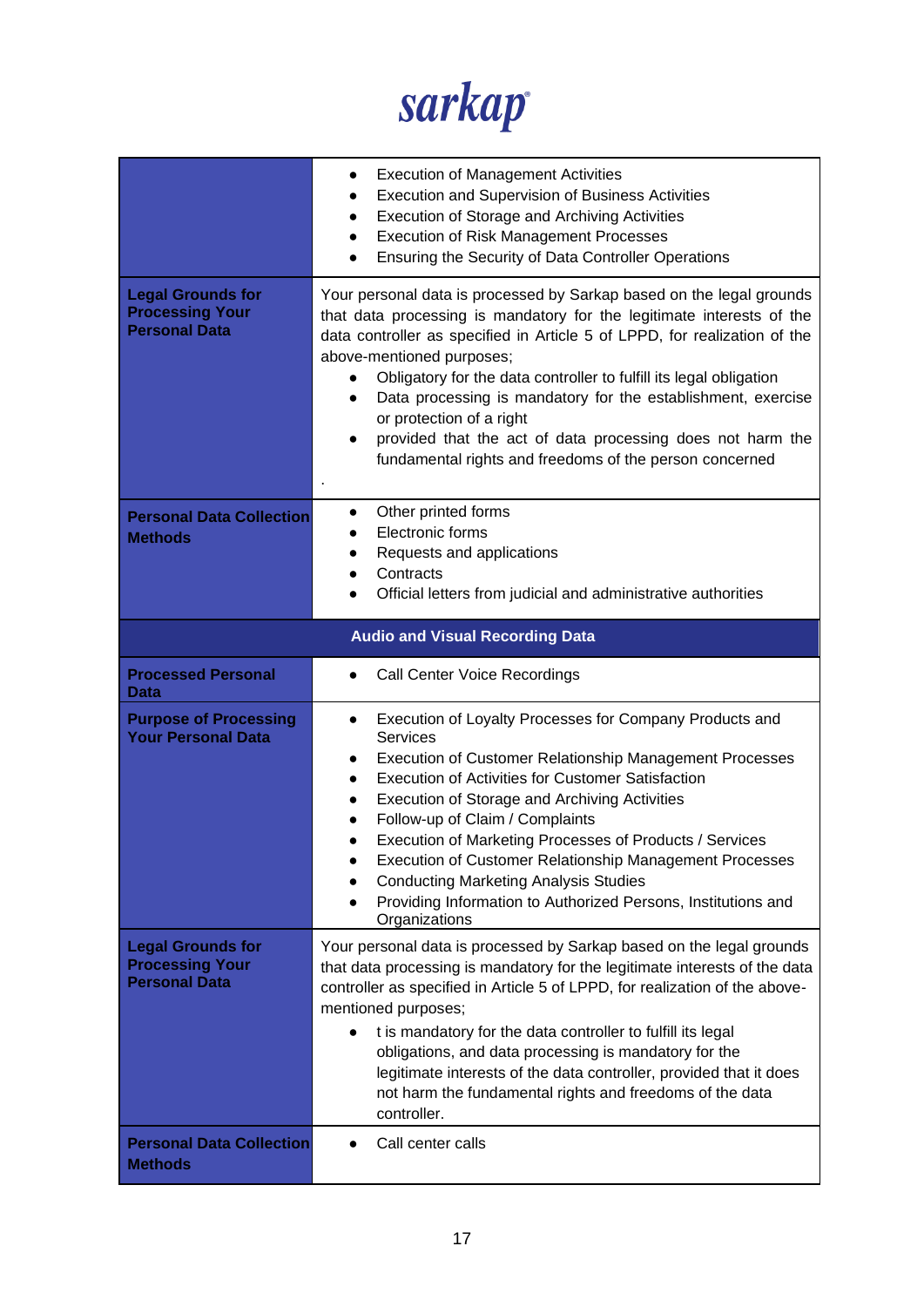| <b>Potential Customer</b>                                                  |                                                                                                                                                                                                                                                                                                                                                               |
|----------------------------------------------------------------------------|---------------------------------------------------------------------------------------------------------------------------------------------------------------------------------------------------------------------------------------------------------------------------------------------------------------------------------------------------------------|
| <b>Identity Information</b>                                                |                                                                                                                                                                                                                                                                                                                                                               |
| <b>Processed Personal</b><br>Data                                          | Name<br>Surname<br>Republic of Turkey ID No<br><b>Identity Card Copies</b><br><b>Tax Office</b><br><b>Tax Number</b><br><b>Customer Number</b><br><b>Commercial Registry Number</b><br>Username                                                                                                                                                               |
| <b>Purpose of</b><br><b>Processing Your</b><br><b>Personal Data</b>        | <b>Execution of Communication Activities</b><br>Execution of Goods / Services Sales Processes<br><b>Conducting Marketing Analysis Studies</b><br>$\bullet$<br>Execution of Advertising / Campaign / Promotion Processes<br>$\bullet$<br>Execution of Marketing Processes of Products / Services<br><b>Execution of Storage and Archiving Activities</b>       |
| <b>Legal Grounds for</b><br><b>Processing Your</b><br><b>Personal Data</b> | Your personal data is processed by Sarkap based on the legal grounds that data<br>processing is mandatory for the legitimate interests of the data controller as specified<br>in Article 5 of LPPD, for realization of the above-mentioned purposes;<br>Express consent,                                                                                      |
| <b>Personal Data</b><br><b>Collection Methods</b>                          | Forms<br>Documents declared by the data subject<br><b>Business card</b>                                                                                                                                                                                                                                                                                       |
|                                                                            | <b>Contact Information</b>                                                                                                                                                                                                                                                                                                                                    |
| <b>Processed Personal</b><br><b>Data</b>                                   | Address<br>Mobile number<br>E-mail Address<br>Telephone                                                                                                                                                                                                                                                                                                       |
| <b>Purpose of Processing</b><br><b>Your Personal Data</b>                  | <b>Execution of Communication Activities</b><br>$\bullet$<br>Execution of Goods / Services Sales Processes<br><b>Conducting Marketing Analysis Studies</b><br>$\bullet$<br>Execution of Advertising / Campaign / Promotion Processes<br>$\bullet$<br>Execution of Marketing Processes of Products / Services<br>Execution of Storage and Archiving Activities |
| <b>Legal Grounds for</b><br><b>Processing Your</b><br><b>Personal Data</b> | Your personal data is processed by Sarkap based on the legal grounds that<br>data processing is mandatory for the legitimate interests of the data controller<br>as specified in Article 5 of LPPD, for realization of the above-mentioned<br>purposes;<br>Express consent,                                                                                   |
| <b>Personal Data Collection</b><br><b>Methods</b>                          | Forms<br>Documents declared by the data subject                                                                                                                                                                                                                                                                                                               |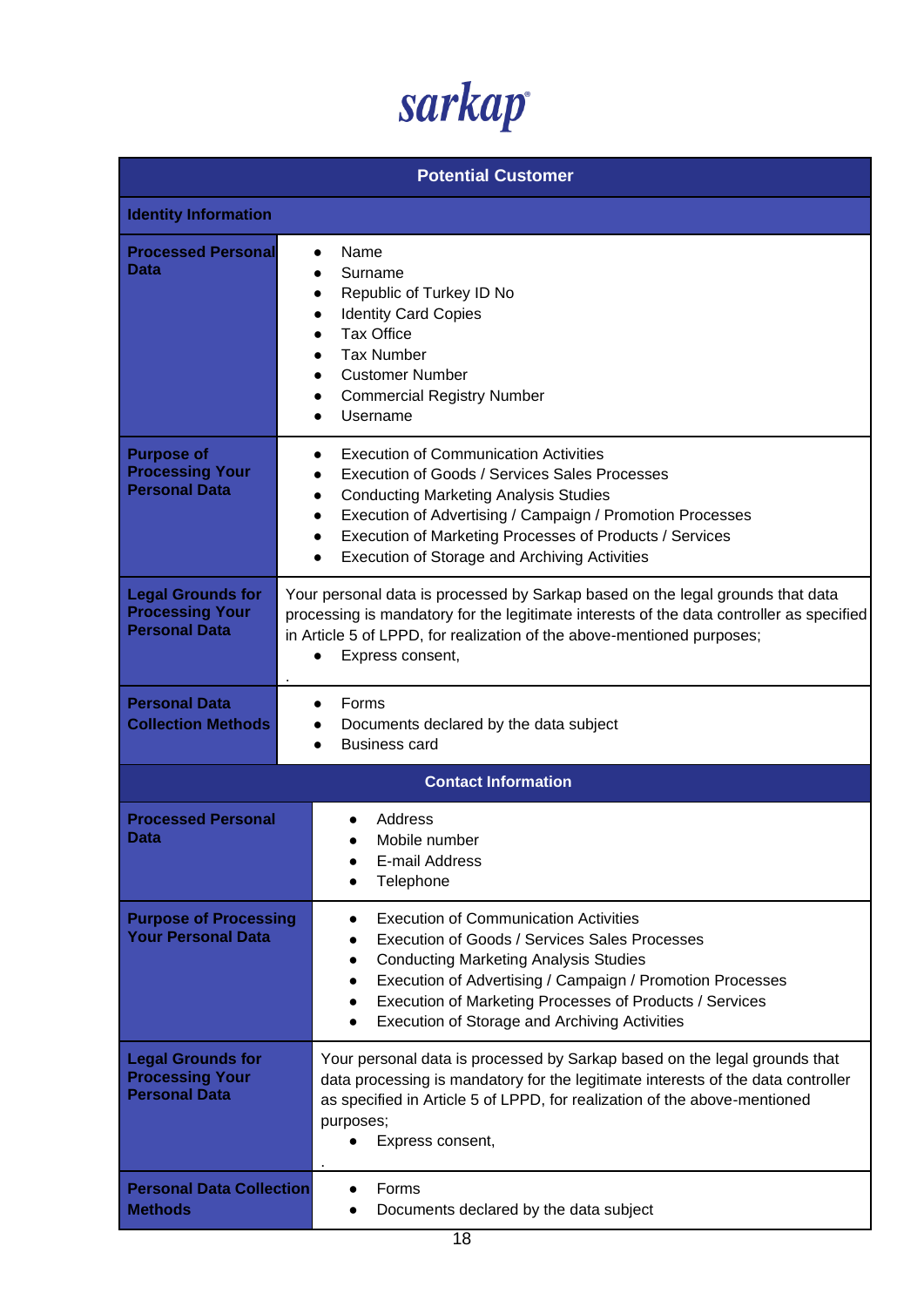sarkap

|                                                                            | <b>Business card</b>                                                                                                                                                                                                                                                                                               |  |  |
|----------------------------------------------------------------------------|--------------------------------------------------------------------------------------------------------------------------------------------------------------------------------------------------------------------------------------------------------------------------------------------------------------------|--|--|
|                                                                            | <b>Employee's Personal Information</b>                                                                                                                                                                                                                                                                             |  |  |
| <b>Processed Personal</b><br><b>Data</b>                                   | <b>Profession Knowledge</b>                                                                                                                                                                                                                                                                                        |  |  |
| <b>Purpose of Processing</b><br><b>Your Personal Data</b>                  | Execution/Audit of Business Activities<br>Execution of Storage and Archiving Activities                                                                                                                                                                                                                            |  |  |
| <b>Legal Grounds for</b><br><b>Processing Your</b><br><b>Personal Data</b> | Your personal data is processed by Sarkap based on the legal grounds<br>that data processing is mandatory for the legitimate interests of the data<br>controller as specified in Article 5 of LPPD, for realization of the above-<br>mentioned purposes;<br>Express consent,                                       |  |  |
| <b>Personal Data Collection</b><br><b>Methods</b>                          | Forms<br>Documents declared by the data subject<br><b>Business card</b>                                                                                                                                                                                                                                            |  |  |
|                                                                            | <b>Financial Information</b>                                                                                                                                                                                                                                                                                       |  |  |
| <b>Processed Personal</b><br>Data                                          | Customer Income Information<br><b>Bank Information</b>                                                                                                                                                                                                                                                             |  |  |
| <b>Purpose of Processing</b><br><b>Your Personal Data</b>                  | Execution of Goods / Services Sales Processes                                                                                                                                                                                                                                                                      |  |  |
| <b>Legal Grounds for</b><br><b>Processing Your</b><br><b>Personal Data</b> | Your personal data is processed by Sarkap based on the legal grounds<br>that data processing is mandatory for the legitimate interests of the data<br>controller as specified in Article 5 of LPPD, for realization of the above-<br>mentioned purposes;<br>Express consent,                                       |  |  |
| <b>Personal Data Collection</b><br><b>Methods</b>                          | Forms<br>Documents declared by the data subject<br><b>Business card</b>                                                                                                                                                                                                                                            |  |  |
| <b>Marketing Information</b>                                               |                                                                                                                                                                                                                                                                                                                    |  |  |
| <b>Processed Personal</b><br>Data                                          | <b>Shopping History</b><br>My Gift Cards                                                                                                                                                                                                                                                                           |  |  |
| <b>Purpose of Processing</b><br><b>Your Personal Data</b>                  | <b>Execution of Goods / Services Sales Processes</b><br><b>Execution of Activities for Customer Satisfaction</b><br><b>Conducting Marketing Analysis Studies</b><br>$\bullet$<br>Execution of Advertising / Campaign / Promotion Processes<br>$\bullet$<br>Execution of Marketing Processes of Products / Services |  |  |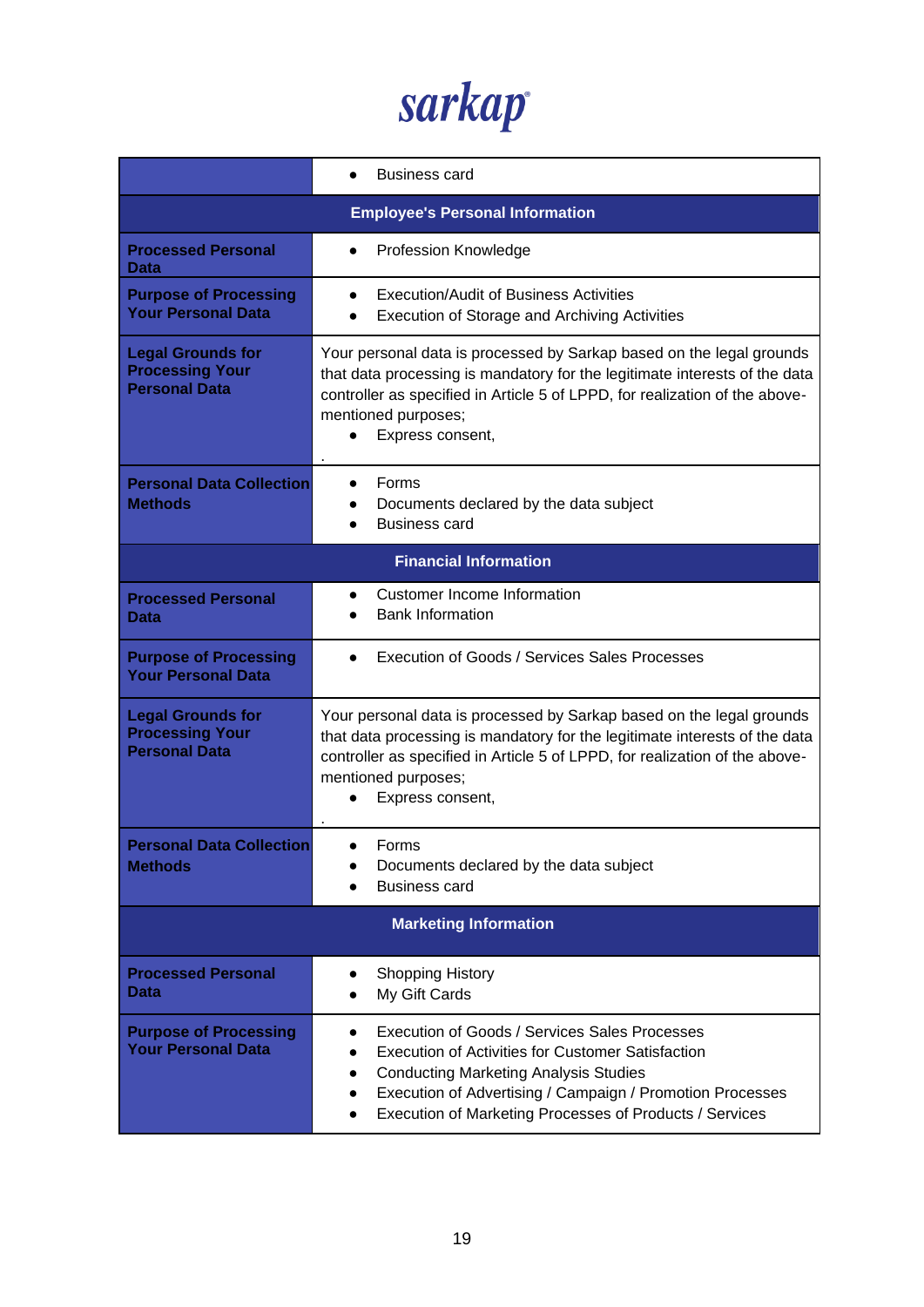| <b>Legal Grounds for</b><br><b>Processing Your</b><br><b>Personal Data</b> | Your personal data is processed by Sarkap based on the legal grounds<br>that data processing is mandatory for the legitimate interests of the data<br>controller as specified in Article 5 of LPPD, for realization of the above- |
|----------------------------------------------------------------------------|-----------------------------------------------------------------------------------------------------------------------------------------------------------------------------------------------------------------------------------|
|                                                                            | mentioned purposes;                                                                                                                                                                                                               |
|                                                                            | Provided that it is directly related to the establishment or<br>$\bullet$                                                                                                                                                         |
|                                                                            | performance of a contract, it is necessary to process the                                                                                                                                                                         |
|                                                                            | personal data of the parties to the contract,                                                                                                                                                                                     |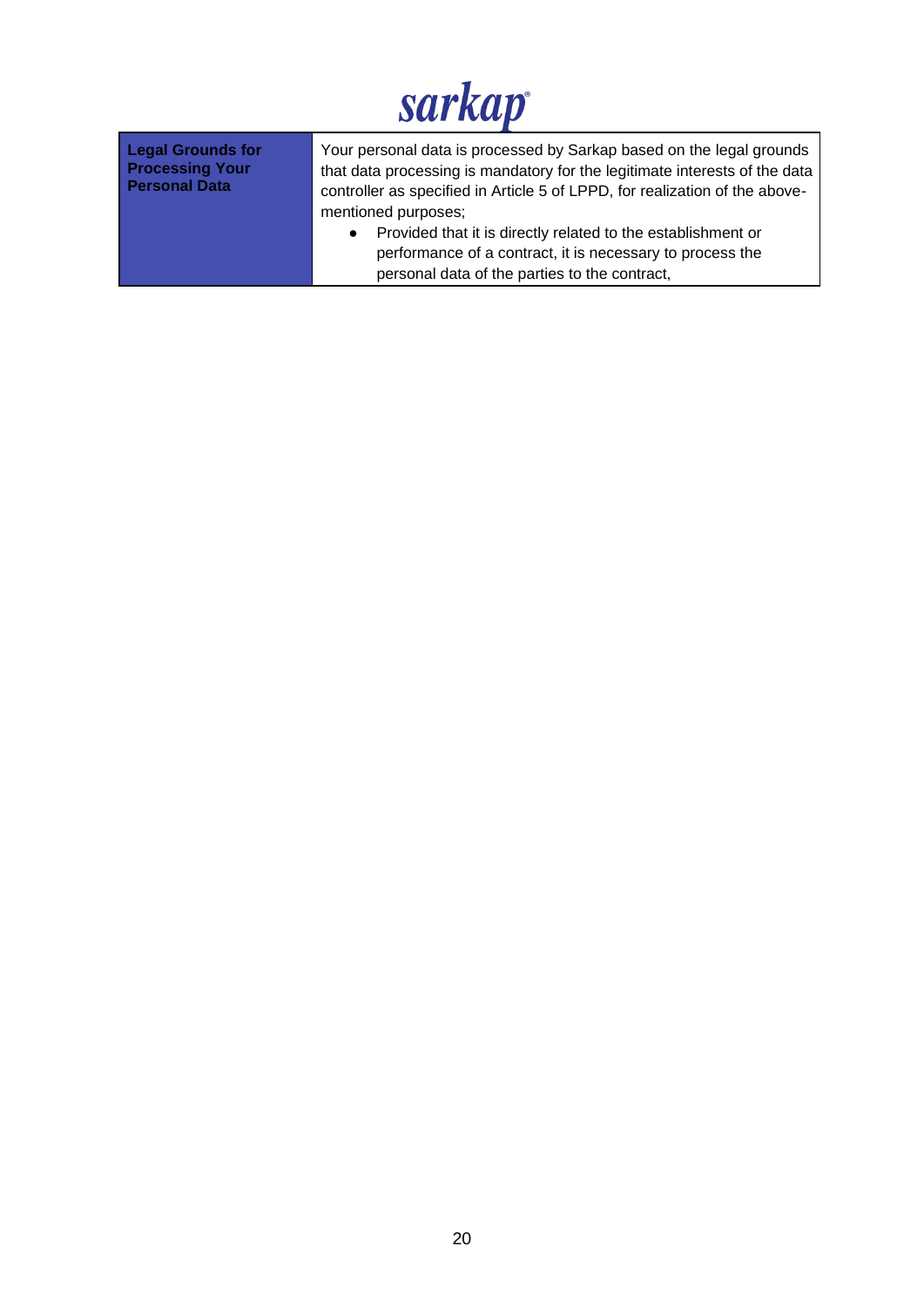sarkap

|                                                                            | Data processing is mandatory for the legitimate<br>interests of the data controller, provided that it does not<br>harm the fundamental rights and freedoms of the data<br>subject,                                                                                                                                                                                                                                                     |
|----------------------------------------------------------------------------|----------------------------------------------------------------------------------------------------------------------------------------------------------------------------------------------------------------------------------------------------------------------------------------------------------------------------------------------------------------------------------------------------------------------------------------|
| <b>Personal Data Collection</b><br><b>Methods</b>                          | Website                                                                                                                                                                                                                                                                                                                                                                                                                                |
|                                                                            | <b>Parent/Guardian/Representative</b>                                                                                                                                                                                                                                                                                                                                                                                                  |
| <b>Identity Information</b>                                                |                                                                                                                                                                                                                                                                                                                                                                                                                                        |
| <b>Processed Personal</b><br>Data                                          | Name, Surname<br>Signature                                                                                                                                                                                                                                                                                                                                                                                                             |
| <b>Purpose of Processing</b><br><b>Your Personal Data</b>                  | Fulfillment of Employment Contract and Legislative Obligations<br>for Employees<br>Execution of Rights and Fringe Benefits Processes<br>$\bullet$<br>for Employees<br>Execution of Activities in Compliance with the Legislation<br><b>Execution of Human Resources Processes</b><br><b>Execution of Contract Processes</b>                                                                                                            |
| <b>Legal Grounds for</b><br><b>Processing Your</b><br><b>Personal Data</b> | Your personal data is processed by Sarkap based on the legal grounds<br>that data processing is mandatory for the legitimate interests of the data<br>controller as specified in Article 5 of LPPD, for realization of the above-<br>mentioned purposes;<br>Provided that it is directly related to the establishment or<br>performance of a contract, it is necessary to process the<br>personal data of the parties to the contract, |
| <b>Personal Data Collection</b><br><b>Methods</b>                          | Agreement                                                                                                                                                                                                                                                                                                                                                                                                                              |
|                                                                            | <b>Contact Information</b>                                                                                                                                                                                                                                                                                                                                                                                                             |
| <b>Processed Personal</b><br>Data                                          | E-mail Address<br><b>Contact Address</b><br>Home Phone Number<br>$\bullet$<br><b>Business Phone Number</b>                                                                                                                                                                                                                                                                                                                             |
| <b>Purpose of Processing</b><br><b>Your Personal Data</b>                  | Fulfillment of Employment Contract and Legislative Obligations<br>$\bullet$<br>for Employees<br><b>Execution of Rights and Fringe Benefits Processes</b><br>for Employees<br>Execution of Activities in Compliance with the Legislation<br><b>Execution of Human Resources Processes</b><br><b>Execution of Contract Processes</b>                                                                                                     |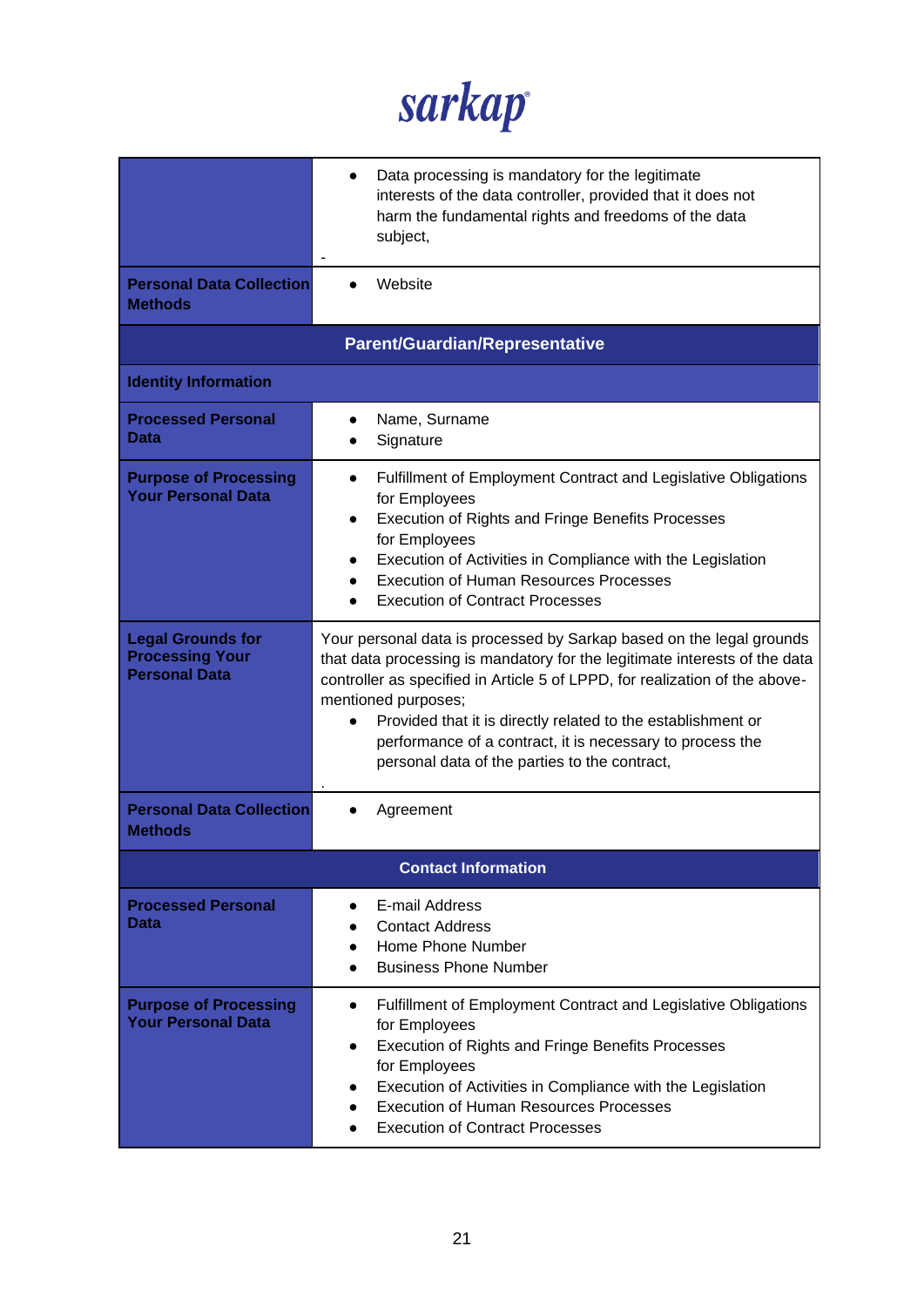sarkap

| <b>Legal Grounds for</b><br><b>Processing Your</b><br><b>Personal Data</b><br><b>Personal Data Collection</b><br><b>Methods</b> | Your personal data is processed by Sarkap based on the legal grounds<br>that data processing is mandatory for the legitimate interests of the data<br>controller as specified in Article 5 of LPPD, for realization of the above-<br>mentioned purposes;<br>Provided that it is directly related to the establishment or<br>performance of a contract, it is necessary to process the<br>personal data of the parties to the contract,<br>Statement of the data subject                                                       |
|---------------------------------------------------------------------------------------------------------------------------------|-------------------------------------------------------------------------------------------------------------------------------------------------------------------------------------------------------------------------------------------------------------------------------------------------------------------------------------------------------------------------------------------------------------------------------------------------------------------------------------------------------------------------------|
|                                                                                                                                 | <b>Visitor</b>                                                                                                                                                                                                                                                                                                                                                                                                                                                                                                                |
| <b>Identity Information</b>                                                                                                     |                                                                                                                                                                                                                                                                                                                                                                                                                                                                                                                               |
| <b>Processed Personal</b><br>Data                                                                                               | Name<br>Surname<br>Republic of Turkey ID No<br>Signature                                                                                                                                                                                                                                                                                                                                                                                                                                                                      |
| <b>Purpose of Processing</b><br><b>Your Personal Data</b>                                                                       | <b>Providing Physical Space Security</b><br>Ensuring the Security of Movable Property and Resources<br>$\bullet$<br>Ensuring the Security of Data Controller Operations<br>$\bullet$<br>Providing Information to Authorized Persons, Institutions and<br>$\bullet$<br>Organizations<br><b>Creating and Tracking Visitor Records</b>                                                                                                                                                                                           |
| <b>Legal Grounds for</b><br><b>Processing Your</b><br><b>Personal Data</b>                                                      | Your personal data is processed by Sarkap based on the legal grounds<br>that data processing is mandatory for the legitimate interests of the data<br>controller as specified in Article 5 of LPPD, for realization of the above-<br>mentioned purposes;<br>It is mandatory for the data controller to fulfill its legal<br>obligation,<br>Data processing is mandatory for the legitimate<br>interests of the data controller, provided that it does not<br>harm the fundamental rights and freedoms of the data<br>subject, |
| <b>Personal Data Collection</b><br><b>Methods</b>                                                                               | CCTV recordings<br>$\bullet$<br>Using the card pass system<br>Recording the ID information provided by you into the system                                                                                                                                                                                                                                                                                                                                                                                                    |
|                                                                                                                                 | <b>Contact Information</b>                                                                                                                                                                                                                                                                                                                                                                                                                                                                                                    |
| <b>Processed Personal</b><br>Data                                                                                               | E-mail Address<br>Phone number                                                                                                                                                                                                                                                                                                                                                                                                                                                                                                |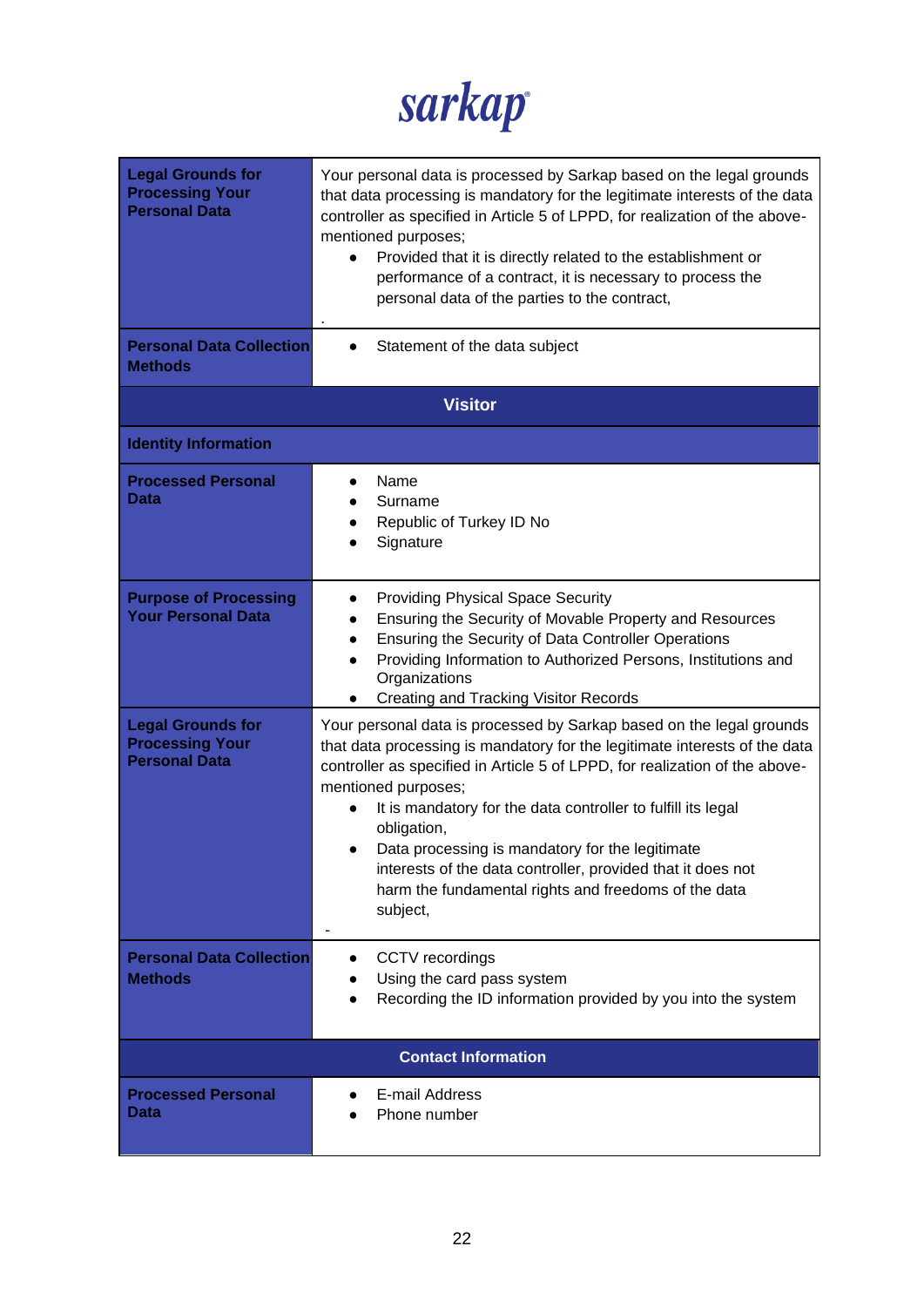sarkap

| <b>Purpose of Processing</b><br><b>Your Personal Data</b>                  | <b>Providing Physical Space Security</b><br>$\bullet$<br>Ensuring the Security of Movable Property and Resources<br>$\bullet$<br>Ensuring the Security of Data Controller Operations<br>$\bullet$<br>Providing Information to Authorized Persons, Institutions and<br>$\bullet$<br>Organizations<br><b>Creating and Tracking Visitor Records</b>                                                                                                                                                                                           |  |
|----------------------------------------------------------------------------|--------------------------------------------------------------------------------------------------------------------------------------------------------------------------------------------------------------------------------------------------------------------------------------------------------------------------------------------------------------------------------------------------------------------------------------------------------------------------------------------------------------------------------------------|--|
| <b>Legal Grounds for</b><br><b>Processing Your</b><br><b>Personal Data</b> | Your personal data is processed by Sarkap based on the legal grounds<br>that data processing is mandatory for the legitimate interests of the data<br>controller as specified in Article 5 of LPPD, for realization of the above-<br>mentioned purposes;<br>It is mandatory for the data controller to fulfill its legal<br>obligation,<br>Data processing is mandatory for the legitimate<br>$\bullet$<br>interests of the data controller, provided that it does not<br>harm the fundamental rights and freedoms of the data<br>subject, |  |
| <b>Personal Data Collection</b><br><b>Methods</b>                          | Recording the contact information provided by you into the<br>system                                                                                                                                                                                                                                                                                                                                                                                                                                                                       |  |
| <b>Transaction Security Information</b>                                    |                                                                                                                                                                                                                                                                                                                                                                                                                                                                                                                                            |  |
| <b>Processed Personal</b><br>Data                                          | <b>Target MAC Address</b><br>$\bullet$<br>Port Information<br><b>Device MAC Address</b><br>IP Address Information<br>Start and End Time of Use                                                                                                                                                                                                                                                                                                                                                                                             |  |
| <b>Purpose of Processing</b><br><b>Your Personal Data</b>                  | <b>Execution of Information Security Processes</b><br>Execution of Activities in Compliance with the Legislation<br>$\bullet$<br>Providing Information to Authorized Persons, Institutions and<br>$\bullet$<br>Organizations                                                                                                                                                                                                                                                                                                               |  |
| <b>Legal Grounds for</b><br><b>Processing Your</b><br><b>Personal Data</b> | Your personal data is processed by Sarkap based on the legal grounds<br>that data processing is mandatory for the legitimate interests of the data<br>controller as specified in Article 5 of LPPD, for realization of the above-<br>mentioned purposes;<br>processed as based on the legal<br>grounds explicitly stipulated in the laws,                                                                                                                                                                                                  |  |
| <b>Personal Data Collection</b><br><b>Methods</b>                          | Information systems and electronic devices (data collected<br>without any form, e.g. access logs, etc.)                                                                                                                                                                                                                                                                                                                                                                                                                                    |  |
|                                                                            | <b>Physical Space Security Information</b>                                                                                                                                                                                                                                                                                                                                                                                                                                                                                                 |  |
| <b>Processed Personal</b><br><b>Data</b>                                   | <b>Camera Recordings</b><br>Interviewee Name-Surname<br>Visited Time and Entry-Exit Records                                                                                                                                                                                                                                                                                                                                                                                                                                                |  |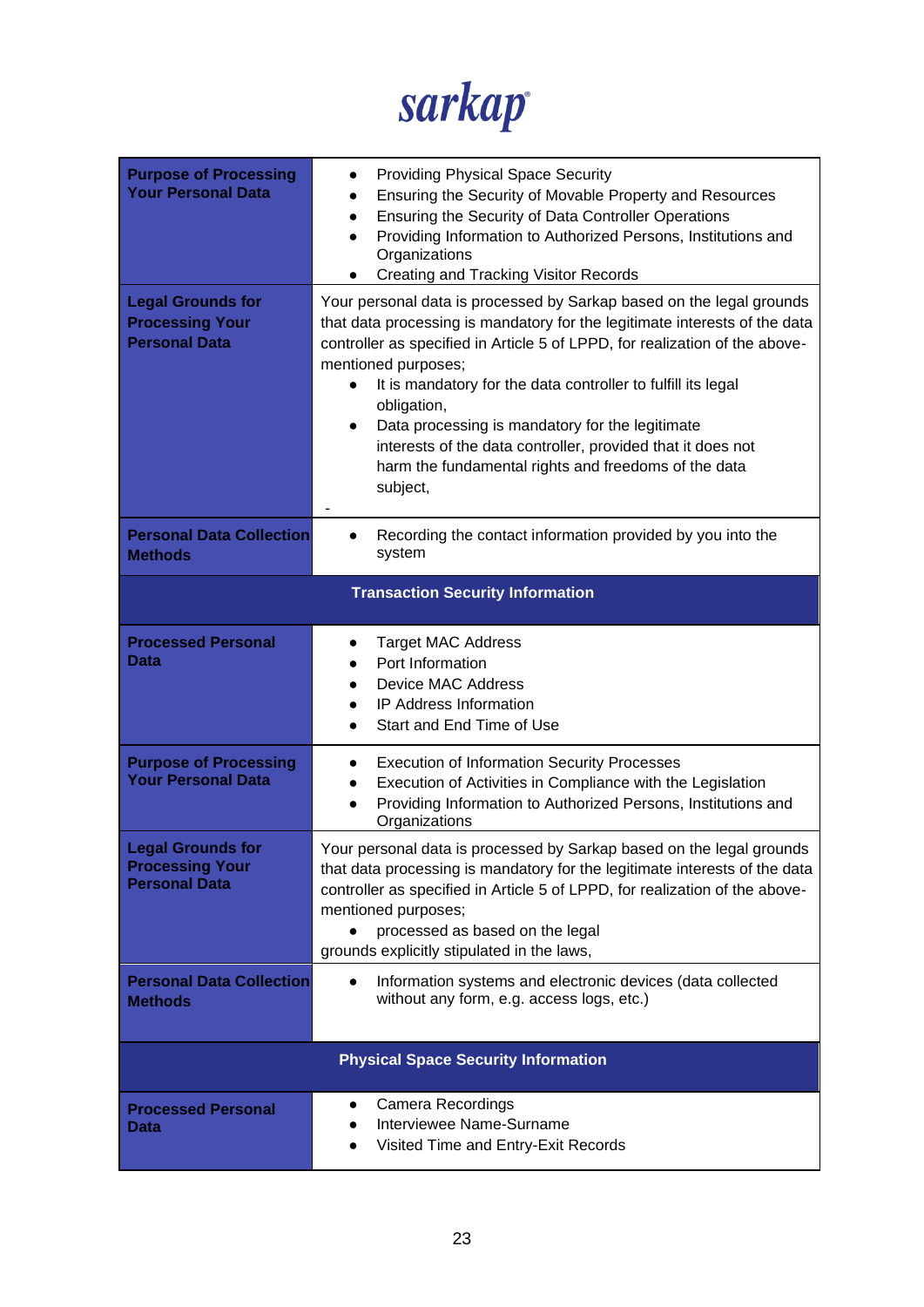| <b>Purpose of Processing</b><br><b>Your Personal Data</b> | • Providing Physical Space Security<br>Ensuring the Security of Movable Property and Resources<br>Ensuring the Security of Data Controller Operations<br>Providing Information to Authorized Persons, Institutions and<br>Organizations |
|-----------------------------------------------------------|-----------------------------------------------------------------------------------------------------------------------------------------------------------------------------------------------------------------------------------------|
|                                                           | Creating and Tracking Visitor Records                                                                                                                                                                                                   |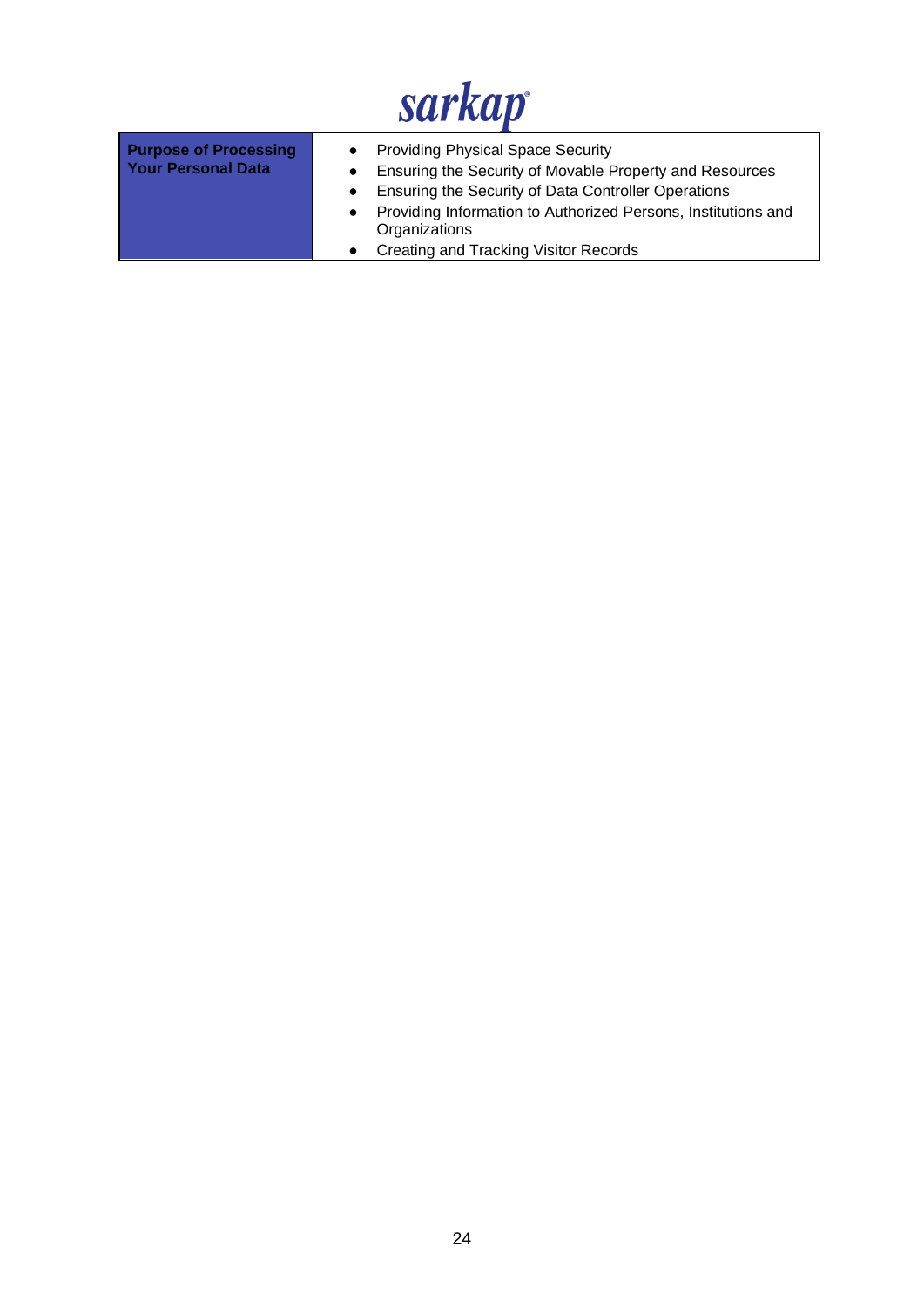sarkap

| <b>Legal Grounds for</b><br><b>Processing Your</b><br><b>Personal Data</b><br><b>Personal Data Collection</b>                                                                                                                                                                                                                                                                                                                                                                                                                                                                 | Your personal data is processed by Sarkap based on the legal grounds<br>that data processing is mandatory for the legitimate interests of the data<br>controller as specified in Article 5 of LPPD, for realization of the above-<br>mentioned purposes;<br>provided that the act of data processing does not harm<br>the fundamental rights and freedoms of the person<br>concerned                                                                                                                                                                                                                                                                                                                                                                                               |  |
|-------------------------------------------------------------------------------------------------------------------------------------------------------------------------------------------------------------------------------------------------------------------------------------------------------------------------------------------------------------------------------------------------------------------------------------------------------------------------------------------------------------------------------------------------------------------------------|------------------------------------------------------------------------------------------------------------------------------------------------------------------------------------------------------------------------------------------------------------------------------------------------------------------------------------------------------------------------------------------------------------------------------------------------------------------------------------------------------------------------------------------------------------------------------------------------------------------------------------------------------------------------------------------------------------------------------------------------------------------------------------|--|
| <b>Methods</b>                                                                                                                                                                                                                                                                                                                                                                                                                                                                                                                                                                | CCTV recordings<br>Using the card pass system<br>$\bullet$<br>Recording the ID information provided by you into the system<br>$\bullet$                                                                                                                                                                                                                                                                                                                                                                                                                                                                                                                                                                                                                                            |  |
|                                                                                                                                                                                                                                                                                                                                                                                                                                                                                                                                                                               | <b>Special Categories of</b><br><b>Personal Data</b>                                                                                                                                                                                                                                                                                                                                                                                                                                                                                                                                                                                                                                                                                                                               |  |
| Special categories of personal data consists of the data relating to a person's race, ethnic origin,<br>political opinion, philosophical belief, religion, sect or other beliefs, appearance and clothing,<br>membership in associations, foundations or unions, health, sexual life, criminal convictions, security<br>measures, biometric and genetic data.<br>Special categories of personal data require higher protection than other data categories. It is<br>regulated under the LPPD that additional information should be provided in order to process such<br>data. |                                                                                                                                                                                                                                                                                                                                                                                                                                                                                                                                                                                                                                                                                                                                                                                    |  |
|                                                                                                                                                                                                                                                                                                                                                                                                                                                                                                                                                                               | <b>Health Information</b>                                                                                                                                                                                                                                                                                                                                                                                                                                                                                                                                                                                                                                                                                                                                                          |  |
| <b>Processed Personal</b><br>Data                                                                                                                                                                                                                                                                                                                                                                                                                                                                                                                                             | • Health Status<br>• Whether You Have Chronic Disorder<br>• Body Temperature                                                                                                                                                                                                                                                                                                                                                                                                                                                                                                                                                                                                                                                                                                       |  |
| <b>Purpose of Processing</b><br><b>Your Personal Data</b>                                                                                                                                                                                                                                                                                                                                                                                                                                                                                                                     | Protection of Public Health<br>$\bullet$<br>Execution of Preventive Medicine, Medical Diagnosis,<br>$\bullet$<br><b>Treatment and Care Services</b>                                                                                                                                                                                                                                                                                                                                                                                                                                                                                                                                                                                                                                |  |
| <b>Legal Grounds for</b><br><b>Processing Your</b><br><b>Personal Data</b>                                                                                                                                                                                                                                                                                                                                                                                                                                                                                                    | Your health data, in line with the realization of the above-mentioned<br>purposes by Sarkap, as per the legal grounds specified in Article 6 of<br>the LPPD; "Personal data relating to health and sexual life may only be<br>processed without obtaining the explicit consent of the data subject for<br>purposes of protection of public health, operation of preventive<br>medicine, medical diagnosis, treatment, and care services, planning<br>and management of health services and financing by persons under<br>the obligation of secrecy or authorized institutions and organizations."<br>Except for the grounds listed in Article 6 of the LPPD, if your health<br>data is required to be processed, your health data will be processed<br>with your explicit consent. |  |
| <b>Personal Data Collection</b><br><b>Methods</b>                                                                                                                                                                                                                                                                                                                                                                                                                                                                                                                             | Through the information provided by you<br>By means of temperature measurement                                                                                                                                                                                                                                                                                                                                                                                                                                                                                                                                                                                                                                                                                                     |  |
| <b>Shareholder/Partner</b>                                                                                                                                                                                                                                                                                                                                                                                                                                                                                                                                                    |                                                                                                                                                                                                                                                                                                                                                                                                                                                                                                                                                                                                                                                                                                                                                                                    |  |
| <b>Identity Information</b>                                                                                                                                                                                                                                                                                                                                                                                                                                                                                                                                                   |                                                                                                                                                                                                                                                                                                                                                                                                                                                                                                                                                                                                                                                                                                                                                                                    |  |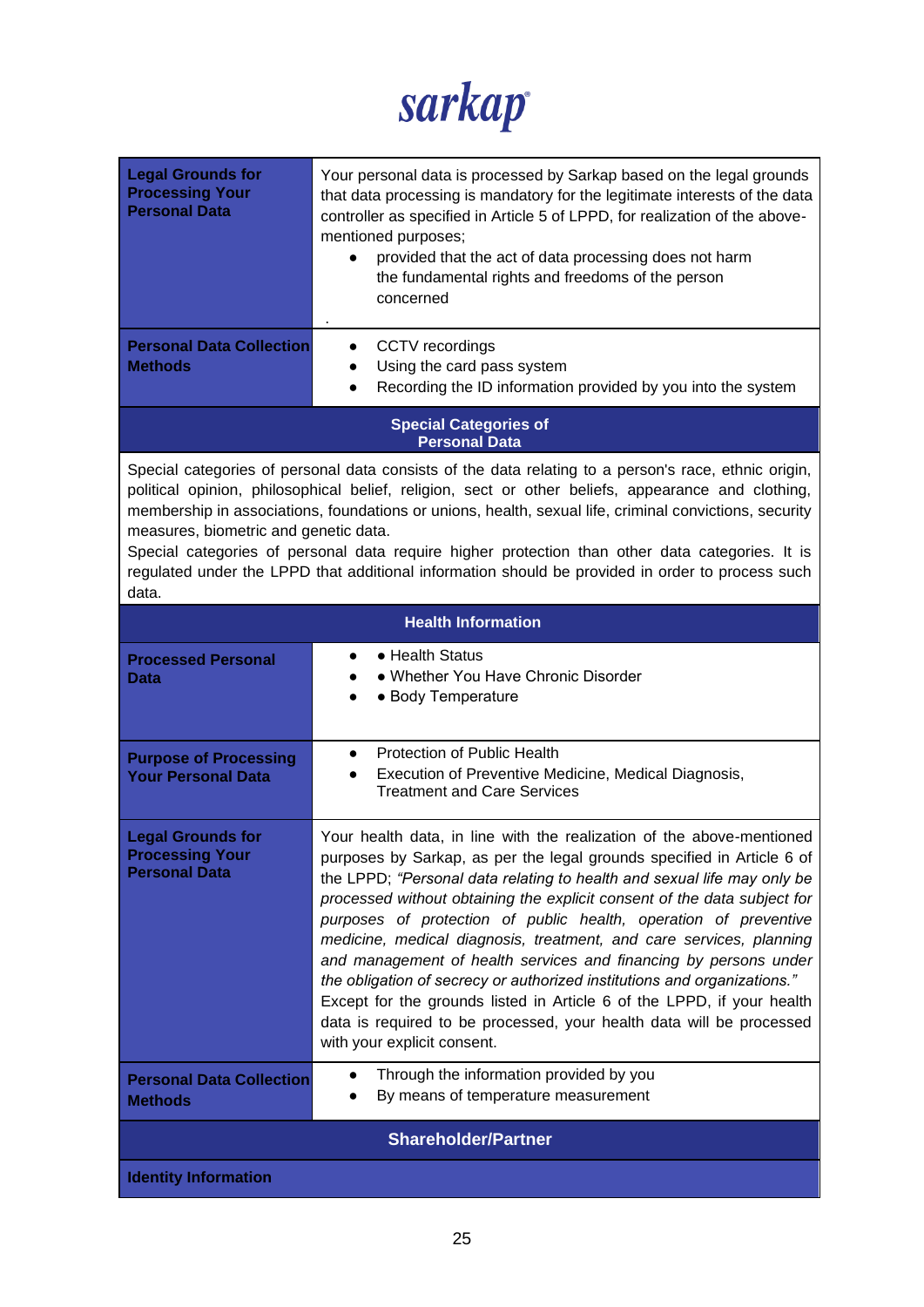

| <b>Processed Personal</b><br>Data                                          | Name-Surname<br>Republic of Turkey ID number<br>Identity Information<br>$\bullet$<br><b>Identification Card Photocopy</b><br>$\bullet$<br>Other data in the ID Photocopy<br>$\bullet$<br>Passport Photocopy<br>Signature                                                                                                                                                                                                                                                                                                                                                                                                                                                                                                                                                                       |
|----------------------------------------------------------------------------|------------------------------------------------------------------------------------------------------------------------------------------------------------------------------------------------------------------------------------------------------------------------------------------------------------------------------------------------------------------------------------------------------------------------------------------------------------------------------------------------------------------------------------------------------------------------------------------------------------------------------------------------------------------------------------------------------------------------------------------------------------------------------------------------|
| <b>Purpose of</b><br><b>Processing Your</b><br><b>Personal Data</b>        | Execution of Activities in Compliance with the Legislation<br>$\bullet$<br><b>Execution of Assignment Processes</b><br>Follow-up and Execution of Legal Affairs<br>$\bullet$<br>Execution / Supervision of Business Activities<br>$\bullet$<br><b>Execution of Contract Processes</b><br>Providing Information to Authorized Persons, Institutions and<br>Organizations<br><b>Execution of Management Activities</b><br>$\bullet$                                                                                                                                                                                                                                                                                                                                                              |
| <b>Legal Grounds for</b><br><b>Processing Your</b><br><b>Personal Data</b> | Your personal data is processed by Sarkap based on the legal grounds that<br>data processing is mandatory for the legitimate interests of the data controller as<br>specified in Article 5 of LPPD, for realization of the above-mentioned purposes;<br>Express consent,<br>clearly stipulated in the law,<br>$\bullet$<br>It is mandatory for the data controller to fulfill its legal obligation,<br>$\bullet$<br>Provided that it is directly related to the establishment or performance<br>$\bullet$<br>of a contract, it is necessary to process the personal data of the<br>parties to the contract,<br>Data processing is mandatory for the legitimate interests of the<br>data controller, provided that it does not harm the fundamental<br>rights and freedoms of the data subject, |
| <b>Personal Data</b><br><b>Collection Methods</b>                          | Documents declared by the data subject<br>Official documents such as power of attorney, signatory circular<br>or the list of attendees, and registration documents prepared at<br>the meeting                                                                                                                                                                                                                                                                                                                                                                                                                                                                                                                                                                                                  |
|                                                                            | <b>Contact Information</b>                                                                                                                                                                                                                                                                                                                                                                                                                                                                                                                                                                                                                                                                                                                                                                     |
| <b>Processed Personal</b><br>Data                                          | Address                                                                                                                                                                                                                                                                                                                                                                                                                                                                                                                                                                                                                                                                                                                                                                                        |
| <b>Purpose of</b><br><b>Processing Your</b><br><b>Personal Data</b>        | Execution of Activities in Compliance with the Legislation<br><b>Execution of Assignment Processes</b><br>Follow-up and Execution of Legal Affairs<br>Execution / Supervision of Business Activities<br><b>Execution of Contract Processes</b><br>Providing Information to Authorized Persons, Institutions and<br>Organizations<br><b>Execution of Management Activities</b><br>$\bullet$                                                                                                                                                                                                                                                                                                                                                                                                     |
| <b>Legal Grounds for</b><br><b>Processing Your</b><br><b>Personal Data</b> | Your personal data is processed by Sarkap based on the legal grounds that<br>data processing is mandatory for the legitimate interests of the data controller as<br>specified in Article 5 of LPPD, for realization of the above-mentioned purposes;<br>Express consent,<br>clearly stipulated in the law,                                                                                                                                                                                                                                                                                                                                                                                                                                                                                     |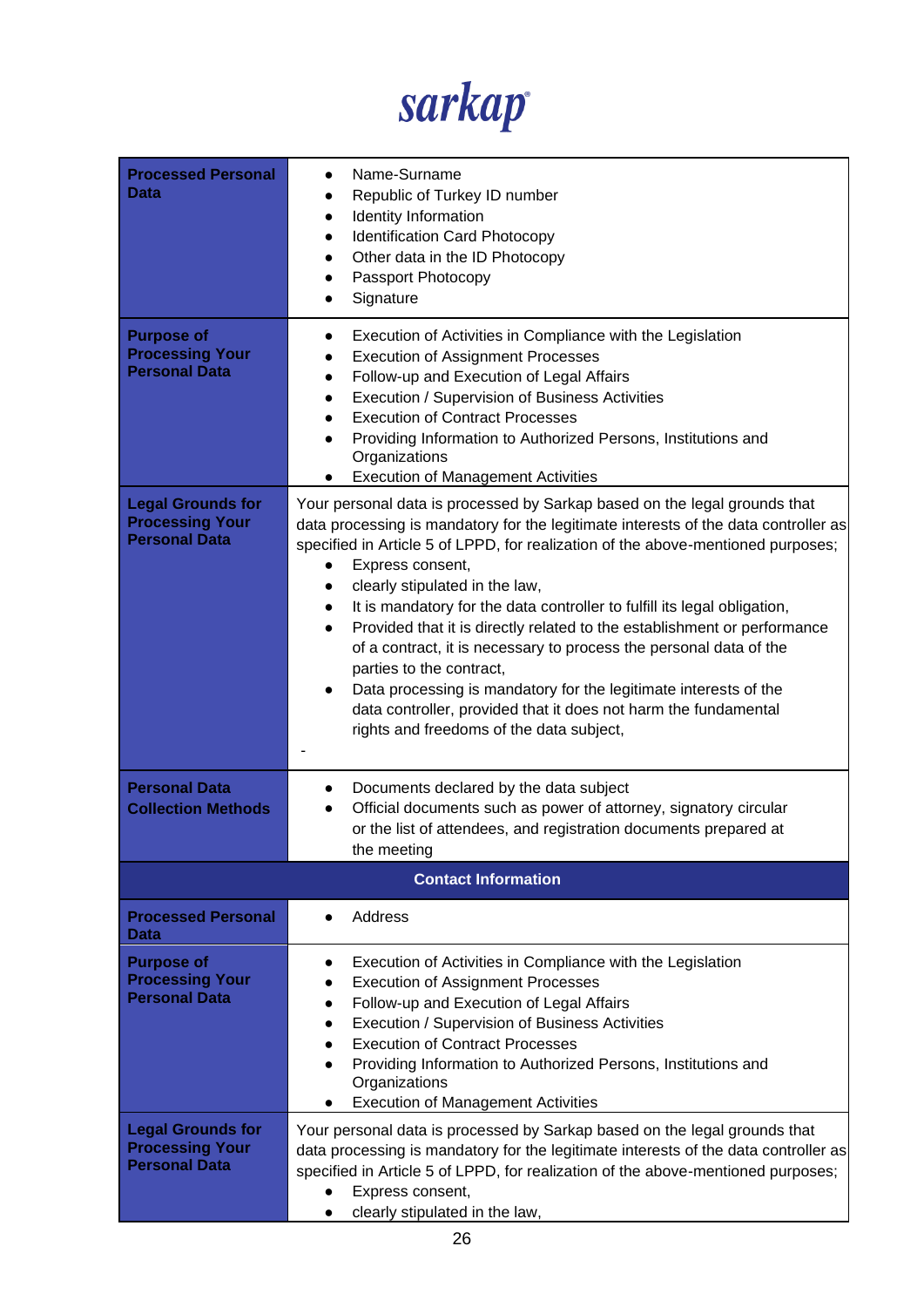

|                                                                            | It is mandatory for the data controller to fulfill its legal obligation,<br>$\bullet$<br>Provided that it is directly related to the establishment or performance<br>$\bullet$<br>of a contract, it is necessary to process the personal data of the<br>parties to the contract,<br>It is necessary to process data for the legitimate interests of<br>$\bullet$<br>the data controller, provided that it does not harm the<br>fundamental rights and freedoms of the data subject,                                                                                                                                                                                                                                                                                           |  |
|----------------------------------------------------------------------------|-------------------------------------------------------------------------------------------------------------------------------------------------------------------------------------------------------------------------------------------------------------------------------------------------------------------------------------------------------------------------------------------------------------------------------------------------------------------------------------------------------------------------------------------------------------------------------------------------------------------------------------------------------------------------------------------------------------------------------------------------------------------------------|--|
| <b>Personal Data Collection</b><br><b>Methods</b>                          | Documents declared by the data subject<br>$\bullet$<br>Official documents such as power of attorney, signatory<br>$\bullet$<br>circular or the list of attendees, and registration documents<br>prepared at the meeting                                                                                                                                                                                                                                                                                                                                                                                                                                                                                                                                                       |  |
| <b>Employee's Personal Information</b>                                     |                                                                                                                                                                                                                                                                                                                                                                                                                                                                                                                                                                                                                                                                                                                                                                               |  |
| <b>Processed Personal</b><br>Data                                          | <b>Brief CV</b><br>$\bullet$                                                                                                                                                                                                                                                                                                                                                                                                                                                                                                                                                                                                                                                                                                                                                  |  |
| <b>Purpose of Processing</b><br><b>Your Personal Data</b>                  | Execution of Activities in Compliance with the Legislation<br>$\bullet$<br><b>Execution of Assignment Processes</b><br>$\bullet$<br>Follow-up and Execution of Legal Affairs<br>$\bullet$<br>Execution / Supervision of Business Activities<br>$\bullet$<br><b>Execution of Contract Processes</b><br>$\bullet$<br>Providing Information to Authorized Persons, Institutions and<br>$\bullet$<br>Organizations<br><b>Execution of Management Activities</b><br>$\bullet$                                                                                                                                                                                                                                                                                                      |  |
| <b>Legal Grounds for</b><br><b>Processing Your</b><br><b>Personal Data</b> | Your personal data is processed by Sarkap based on the legal grounds that<br>data processing is mandatory for the legitimate interests of the data controller<br>as specified in Article 5 of LPPD, for realization of the above-mentioned<br>purposes;<br>clearly stipulated in the law,<br>$\bullet$<br>It is mandatory for the data controller to fulfill its legal obligation,<br>$\bullet$<br>Provided that it is directly related to the establishment or performance<br>of a contract, it is necessary to process the personal data of the<br>parties to the contract,<br>Data processing is mandatory for the legitimate interests of the<br>$\bullet$<br>data controller, provided that it does not harm the fundamental<br>rights and freedoms of the data subject, |  |
| <b>Personal Data Collection</b><br><b>Methods</b>                          | <b>Other Printed Forms</b>                                                                                                                                                                                                                                                                                                                                                                                                                                                                                                                                                                                                                                                                                                                                                    |  |
| <b>Financial Information</b>                                               |                                                                                                                                                                                                                                                                                                                                                                                                                                                                                                                                                                                                                                                                                                                                                                               |  |
| <b>Processed Personal</b><br>Data                                          | Income Information<br>Ownership Information                                                                                                                                                                                                                                                                                                                                                                                                                                                                                                                                                                                                                                                                                                                                   |  |
| <b>Purpose of Processing</b><br><b>Your Personal Data</b>                  | Execution of Activities in Compliance with the Legislation<br><b>Execution of Contract Processes</b>                                                                                                                                                                                                                                                                                                                                                                                                                                                                                                                                                                                                                                                                          |  |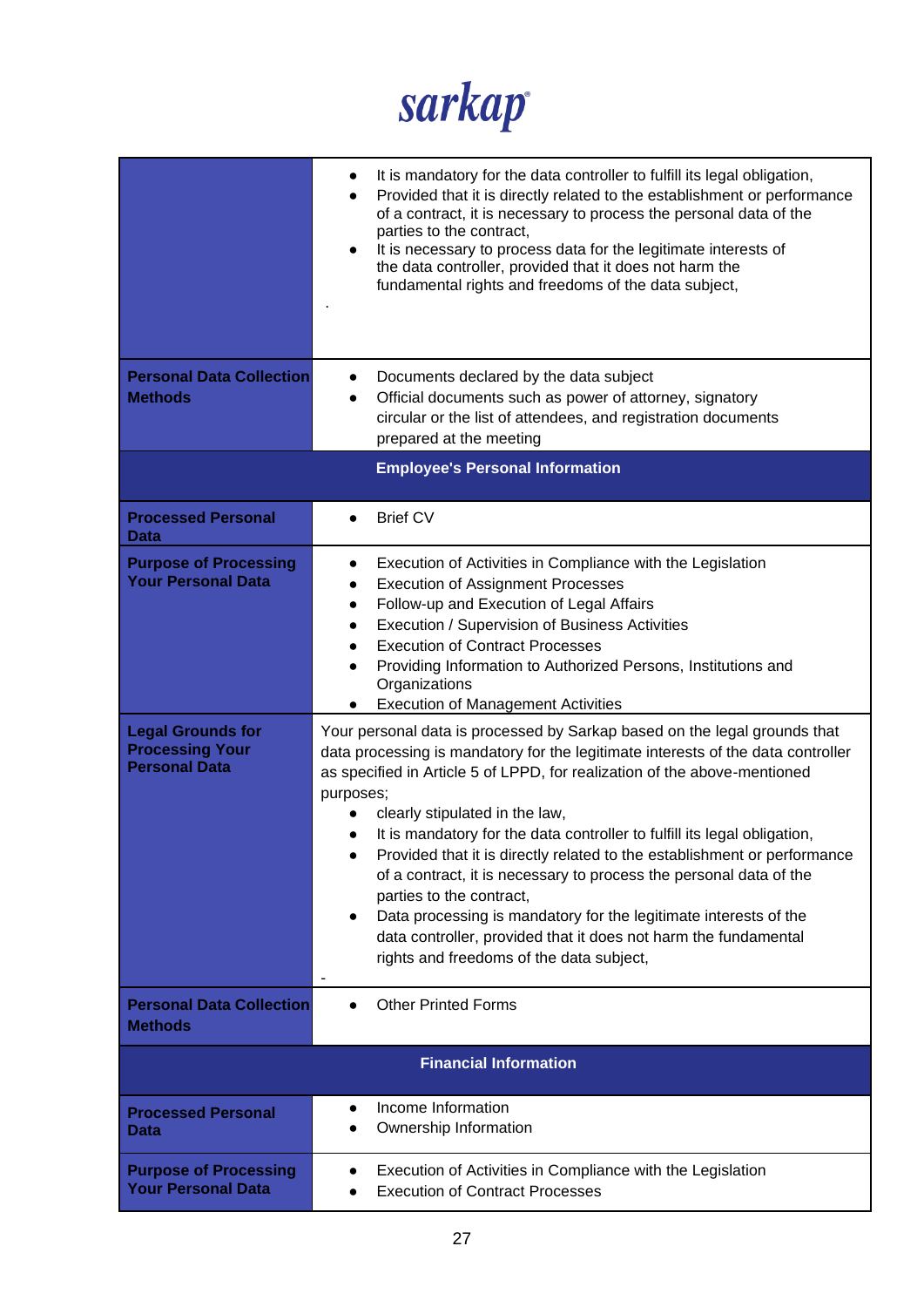

|                                                                            | Providing Information to Authorized Persons, Institutions and<br>$\bullet$<br>Organizations<br><b>Execution of Management Activities</b>                                                                                                                                                                                                                                                                                                                                                                                                                                                                                                                                                                                                                   |  |  |
|----------------------------------------------------------------------------|------------------------------------------------------------------------------------------------------------------------------------------------------------------------------------------------------------------------------------------------------------------------------------------------------------------------------------------------------------------------------------------------------------------------------------------------------------------------------------------------------------------------------------------------------------------------------------------------------------------------------------------------------------------------------------------------------------------------------------------------------------|--|--|
| <b>Legal Grounds for</b><br><b>Processing Your</b><br><b>Personal Data</b> | Your personal data is processed by Sarkap based on the legal grounds<br>that data processing is mandatory for the legitimate interests of the data<br>controller as specified in Article 5 of LPPD, for realization of the above-<br>mentioned purposes;<br>clearly stipulated in the law,<br>It is mandatory for the data controller to fulfill its legal<br>obligation,<br>Provided that it is directly related to the establishment or<br>$\bullet$<br>performance of a contract, it is necessary to process the<br>personal data of the parties to the contract,<br>Data processing is mandatory for the legitimate<br>interests of the data controller, provided that it does not<br>harm the fundamental rights and freedoms of the data<br>subject, |  |  |
| <b>Personal Data Collection</b><br><b>Methods</b>                          | Documents declared by the data subject                                                                                                                                                                                                                                                                                                                                                                                                                                                                                                                                                                                                                                                                                                                     |  |  |
| <b>Legal Transaction Information</b>                                       |                                                                                                                                                                                                                                                                                                                                                                                                                                                                                                                                                                                                                                                                                                                                                            |  |  |
| <b>Processed Personal</b><br>Data                                          | Information relating to Correspondence with Judicial Authorities<br>Information contained in the Case File<br>Information relating to Correspondence with Administrative<br>$\bullet$<br><b>Authorities</b><br>Information provided within the Scope of the Written<br>Warning/Notification                                                                                                                                                                                                                                                                                                                                                                                                                                                                |  |  |
| <b>Purpose of Processing</b><br><b>Your Personal Data</b>                  | Execution of Activities in Compliance with the Legislation<br>$\bullet$<br>Follow-up and Execution of Legal Affairs<br>$\bullet$<br><b>Execution of Contract Processes</b><br>Providing Information to Authorized Persons, Institutions and<br>Organizations                                                                                                                                                                                                                                                                                                                                                                                                                                                                                               |  |  |
| <b>Legal Grounds for</b><br><b>Processing Your</b><br><b>Personal Data</b> | Your personal data is processed by Sarkap based on the legal grounds<br>that data processing is mandatory for the legitimate interests of the data<br>controller as specified in Article 5 of LPPD, for realization of the above-<br>mentioned purposes;<br>It is mandatory for the data controller to fulfill its legal<br>obligation,<br>Provided that it is directly related to the establishment or<br>$\bullet$<br>performance of a contract, it is necessary to process the<br>personal data of the parties to the contract,<br>Data processing is mandatory for the legitimate<br>$\bullet$<br>interests of the data controller, provided that it does not<br>harm the fundamental rights and freedoms of the data<br>subject,                      |  |  |
| <b>Personal Data Collection</b><br><b>Methods</b>                          | With other printed forms<br>With electronic forms                                                                                                                                                                                                                                                                                                                                                                                                                                                                                                                                                                                                                                                                                                          |  |  |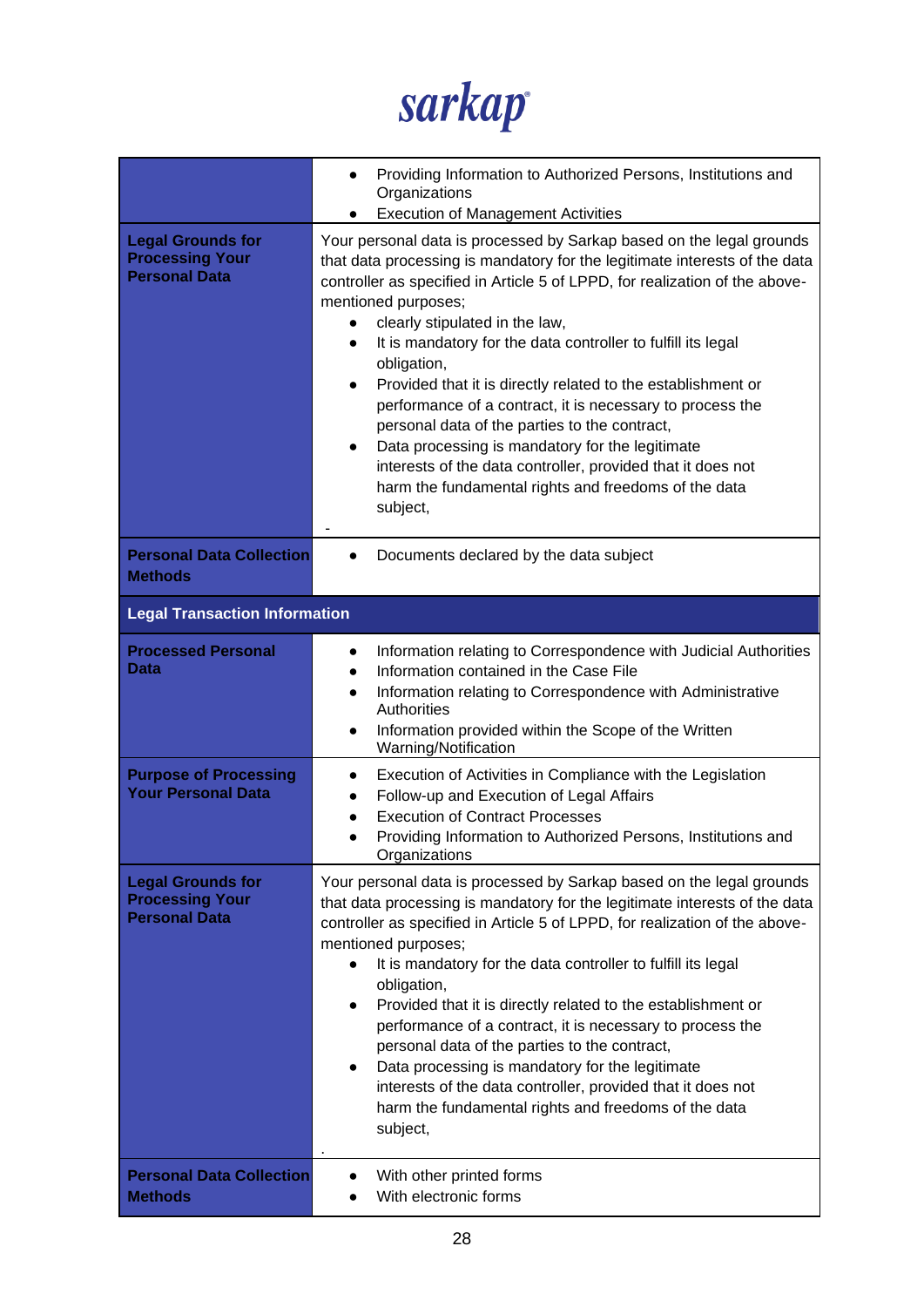

### **1. To Whom Your Personal Data May Be Transferred And For What Purposes?**

Your personal data is transferred

a. for the purposes of SARKAP to fulfill its legal obligations and defend its legitimate rights and interests, legally proving the delegation before the Authorized Notaries, ensuring the exercise of representative powers in favor of the company against any third parties, to carry out the activities as per the legislation within the scope of the legal regulation, and to inform the authorized persons, institutions and organizations, to the **Public Institutions and Organizations**,

b. for the purposes of Ensuring the delivery of orders, evaluating price offers, informing about the offer and reporting the financial situation, informing third parties about the company structure in a transparent manner by publicly posting on the website, evaluating and finalizing positive/negative feedback on company and department basis, general assembly and Preparing for the board of directors meetings and carrying out the meeting processes, identifying and following the people entering and leaving our businesses in order to ensure the security, following up the complaints about our products and services and evaluating the innovation suggestions, communicating with the person in the work areas where the activity is carried out, legally proving the delegation before the Authorized Notaries, ensuring exercise of representative powers in favor of the company against any third parties, determining the demands and needs of the customers and directing them to the Data Subject and product in the most appropriate way, and gaining new customers to the portfolio, and for the purposes of developing new projects of existing customers and increasing sales, in this context, creating a current card in our company's systems, receiving support in training activities, conducting exams and candidate evaluation activities, evaluating job applications and recruiting suitable candidates, to **the Affiliates, Subsidiaries and Business Partnerships**,

c. for the purposes of marketing, presenting special offers for you, informing and communicating about the campaigns, ensuring the delivery of orders, informing third parties about the company structure in a transparent manner by publicly posting on the website, identification, and tracking people entering and leaving our businesses, communicating with the person in the fields of activity, legally proving the delegation before the Authorized Notaries, ensuring exercise of representative powers in favor of the company against any third parties, determining the demands and needs of the customers and directing them to the Data Subject and product in the most appropriate way, bringing new customers to the portfolio, developing new projects of existing customers and to increase sales and in this context, creating a current card in our company's systems, getting support in training activities, conducting exams and candidate evaluation activities, carrying out emergency management processes, audit/ethics activities, conducting training activities, executing activities in accordance with the legislation, executing financial and accounting works, following and executing legal affairs, planning human resources processes, conducting/supervising business activities, executing occupational health and safety activities, logistics activities, executing goods/service sales processes, goods/services production and operation processes, contract processes, supply chain management processes, and goods/service procurement processes to the **Officers and Employees of the Supplier**,

d. **If you become a member by expressing your explicit consent through the SARKAP website**; for the purpose of carrying out storage and archiving activities to **our Infrastructure Suppliers/Service Providers in the Field of Technology** whose servers are abroad,

through complying with the terms of the LPPD Article 8 governing the transfer of personal data, and Article 9 governing transfer to abroad, and by taking all necessary technical and administrative measures only to the extent necessary for the consummation of the relevant purpose.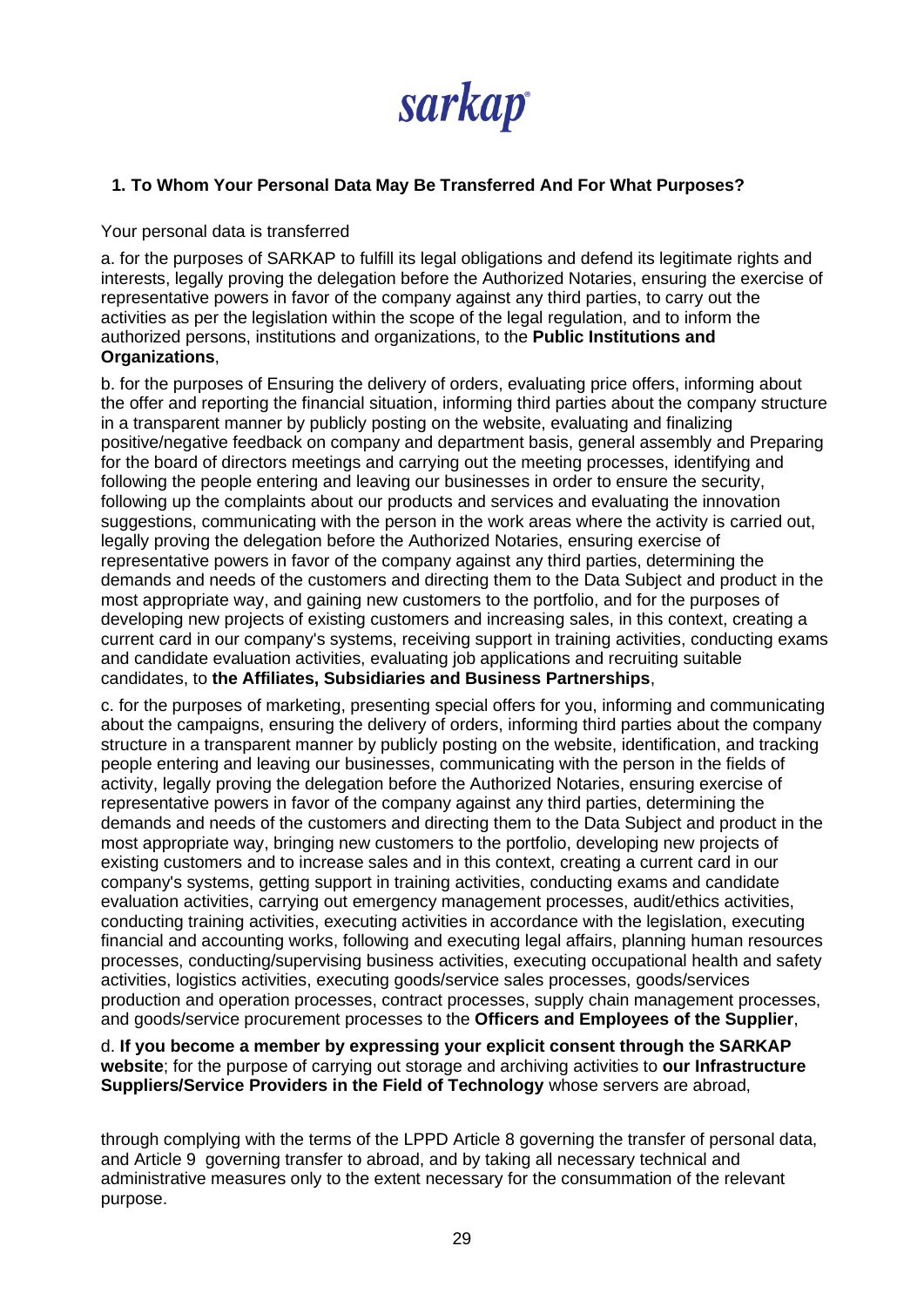sarkap

### **2. How Long Is Your Personal Data Retained?**

Your person*a*l data will be kept by SARKAP in line with the above-mentioned purposes and legal reasons, as long as the legislation does not provide otherwise and the reason for processing the data continues. In cases where the purpose of processing the data disappears or the Members request the deletion of the data for a justified reason and the legislation does not require the relevant data to be stored for a longer period, the relevant data will be destroyed.

### **3. What Are Your Rights Regarding Your Personal Data as a Data Subject?**

Regarding your personal data you have the right of learning;

a. Learning whether your personal data is processed or not,

b. If your personal data has been processed, requesting information about it,

c. Learning the purpose of processing personal data and whether they are used in accordance with its purpose,

d. Knowing the third parties to whom your personal data is transferred, at home or abroad,

e. Requesting correction of your personal data if it is incomplete or incorrectly processed,

f. Requesting the deletion or destruction of your personal data within the framework of the conditions stipulated in the LPPD legislation,

g. When you request the deletion or destruction of your personal data by correcting incomplete or incorrect data, requesting that this situation be notified to the third parties to whom we have transferred your personal data,

h. Objecting to the emergence of a result against the person himself by analyzing the processed data exclusively through automated systems, and

i. If you suffer damage due to unlawful processing of personal data, requesting the removal of this damage.

### **4. How can you Exercise Your Rights as a Data Subject?**

You are entitled to send your application requests regarding your personal data to Sarkap with the Data Subject Application Form;

a. with an e-mail to "info@sarkap.com",

b. by personally applying with a valid identity document,

c. by posting to "Piri Mehmet Paşa Mah. Pier Gateway Sk. Tasev Apt. No: 7 Interior Door No: 5 Silivri/Istanbul" address, with your hand-written signature and a photocopy of your ID card,

d. By signing with an electronic signature or secure electronic signature and sending an e-mail to "info@sarkap.com" address,

e. By sending it to the registered electronic mail (KEP) address of "sarkap@hs03.kep.tr" using a registered electronic mail (KEP) address and secure electronic signature or mobile signature.

In accordance with the Communiqué on the Procedures and Principles of Application to the Data Controller, It is obligatory to include on the application the name, surname, signature if the